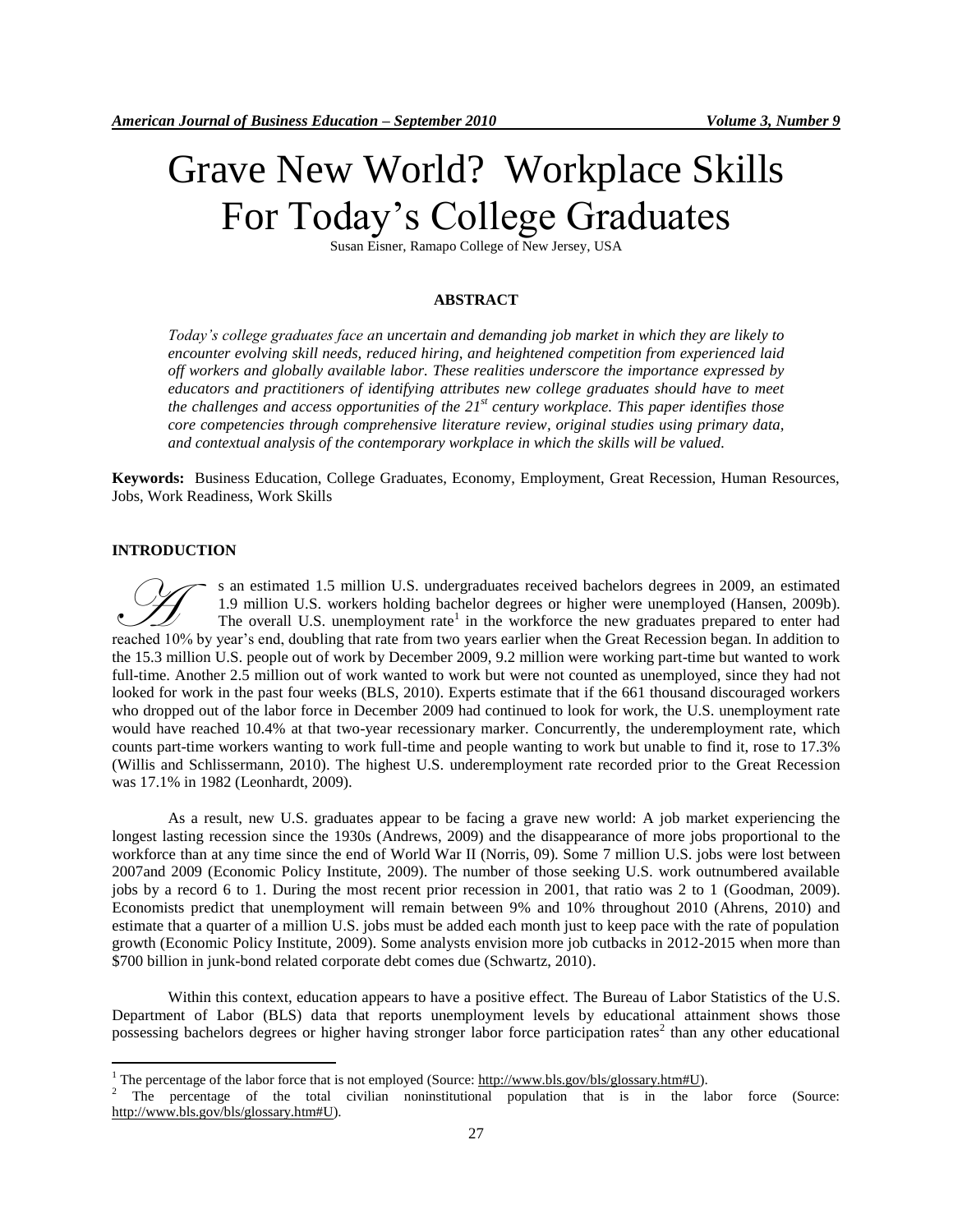group. Some 77.4% of those with bachelors degrees or higher were in the 2009 labor force as compared to 70.6% with some college education but no bachelors degree, 62.1% with high school diplomas only, and 47.3% with less than a high school diploma. Moreover, as seen in Table 1, the unemployment rate consistently drops among these groups as their educational attainment level increases (BLS, 2009c).

| <b>Level of Educational Attainment</b> | $%$ in 9'08 | $\%$ in 5.09 | $\%$ in 6'09 | $\%$ in 7'09 | $\%$ in 8'09 | $\%$ in $9'09$ |  |
|----------------------------------------|-------------|--------------|--------------|--------------|--------------|----------------|--|
| No high school diploma                 | 9.8         |              | 15.5         | 15.4         |              | 15.0           |  |
| High school diploma only               | 6.3         | 10.0         | 9.8          | 9.4          |              | 10.8           |  |
| Some college or associates degree      |             |              | $_{\rm 8.0}$ | 7 C          |              | 8.5            |  |
| Bachelors degree or higher             | 2.6         |              |              |              |              | 4.9            |  |

**Table 1: Unemployment Rate by Level of Educational Attainment**

But the environment awaiting new college graduates is not clear cut. The U.S. unemployment rate of 2% at the start of the Great Recession for those aged 25 or over with bachelors degrees or higher (BLS, 2009a) more than doubled over its two-year period, and reached its highest rate since BLS in 1970 began tracking unemployment by educational level (Shin, 2009). By December 2009, that highest education level unemployment rate neared the 5% that had been the national unemployment rate two years earlier (BLS, 2010). Additionally, while the widely reported BLS data reflects unemployment levels by educational attainment of those aged 25 and over, an Economic Policy Institute study reported the unemployment rate for those with bachelors degrees under the age of 27 to have reached 7% in 2009 (Kleinfield, 2009).

The job market awaiting new college graduates reflects these complexities. The 2009 Annual Job Forecast Survey conducted by Careerbuilder found the majority of employers not planning to hire recent college graduates, and a 13% drop from the prior year in the number planning to do such hiring (Zupek, n.d.). The National Association of Colleges and Employers (NACE) reported employer plans for hiring 2009 college graduates to be the worst in six years, with the majority planning to decrease such hiring (What College Grads Can Expect Out of the Job Market, 2009). A survey conducted by NACE of college students in the class of 2009 found only 19.7% of those who had applied for post-graduation jobs to have been hired, as compared with 26% with jobs upon graduating in 2008 and 51% with jobs upon graduating in 2007 (Hansen, 2009a).

A 2009 Business Week article described new college graduates as facing the worst job market in decades. It characterized that market as having reduced hiring and leveled salaries, and the economy as moving toward a jobless recovery (Glover, 2009). Recruiters described new graduates as facing increased competition from laid off job seekers who have stronger experiential qualifications in addition to bachelors degrees, and employers thus able to hire more selectively (Shin, 2009). Employers appear to have favored those more experienced hires over lowercost new graduates, perhaps in anticipation of future economic disruption or retirements of more advanced workers when the economy recovers (Owens, 2009; Collegiate Employment Research Institute, n.d.). The result? In 2009 the highest rate of new college graduates in some 18 years were working in jobs that did not require college degrees. Taking what work could be found, half of college graduates under the age of 25 were in such jobs (Rampell, 2009).

At the same time, there are upside indicators. Careerbuilder"s survey found 43% of employers did plan to hire 2009 new college grads (Zupek, n.d.). CollegeGrad.com reported that although 2009 entry level hiring was down 1.5% from the prior year, it was 11.4% higher than in 2007 (CollegeGrad.com, 2009). Additionally, BLS estimates that almost half of all new jobs created between 2008 and 2018 will involve application of postsecondary education. Of the 50.9 million job openings BLS projects during that period 7.1 million will require a bachelors degree, 2.4 million an associates degree, 2.1 million a bachelors degree or higher plus work experience, 1 million a masters degree, .75 million a masters degree, and .74 million a doctoral degree (BLS, 2009b).

A report by the Conference Board, Society for Human Resource Management, Partnership for the  $21<sup>st</sup>$ Century, and Corporate Voices for Working Families provides a framework for applying those BLS projections. That study, "Are They Really Ready to Work," examined the nature of the contemporary U.S. workplace, and the readiness of its workers to contribute to it. The increasing competitive nature of the globalized business world was affirmed, and the resulting need for U.S. workers to move from an industrial to an information economy. The report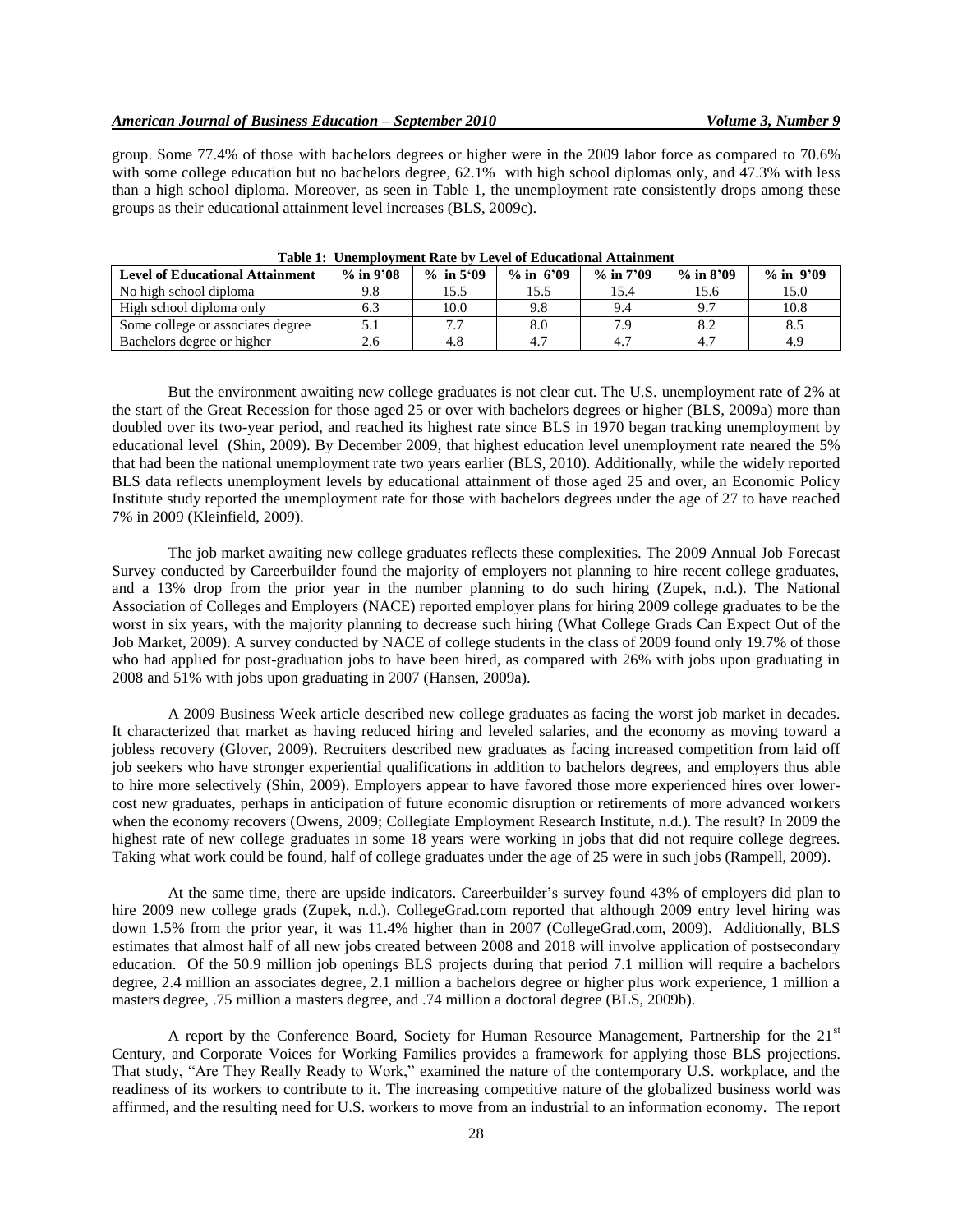concluded, "The future competitiveness of the U.S. business community will be dependent on America's ability to produce a highly skilled workforce" (The Conference Board, et. al., 2006b).

#### **PURPOSE AND METHOD**

The purpose of this paper is to contribute to the business and management literature, practice, and education by exploring the resulting timely topic: What skills should today"s college graduates have to meet the challenges and access the opportunities of the workplace awaiting them? Identification and development of skills that ready the 21<sup>st</sup> century workforce has been a priority for practitioners and educators for some time. For instance the premiere business school accrediting body, AACSB International, explicitly expects business schools to prepare students for 21<sup>st</sup> century work. Employers, professional associations, researchers, and advisory boards support the wisdom of that expectation. Students and their parents seek education that delivers it. But there appears to be widespread uncertainty and variation of perceptions among administrators, faculty, career centers, and students as to what skills employers seek when recruiting and selecting recent college graduates for employment. Their subjective sources range from the anecdotal to the experiential, from the intuitive to the specialization.

Given the contextual factors described above, and the relatively uncharted path they present, the importance of informing perceptions with objective, comprehensive, and current information intensifies. So research for this paper reviewed data reported by established institutions including BLS, Collegiate Employment Research Institute (CERI) at Michigan State University (MSU), Economic Policy Institute, Gallup, NACE, Occupational Information Network (O'Net), Partnership for the 21<sup>st</sup> Century, Society for Human Resource Management (SHRM), The Conference Board, U.S. Department of Education, U.S. Department of Labor; career web sites including Careerbuilder.com and CollegeGrad.com; and relevant academic and practitioner literature. More than 150 sources published within recent years were consulted. Literature from several years was intentionally considered since, given the unusual nature of the current economic environment, data from any single year might be non-reflective of longer lasting trends.

In addition, several original studies were also conducted for this paper to provide 360 degree perspective. Primary data available through O"Net was accessed to itemize skill sets associated with jobs requiring college degrees, primary data available through Collegegrad.com was collected to identify skill sets valued by those hiring the most entry level workers, primary data available through Careerbuilder.com was used to determine attributes human resource (HR) and hiring managers consider when hiring new college graduates, and a pilot study of employers of new college graduates in a range of industries was conducted to collect qualitative data providing a basis for comparison with conclusions from the existing reviewed literature. Throughout, the area of inquiry focused on gathering and reporting information of direct relevance to those seeking to prepare today"s college students to be productive, fulfilled, and valued participants in the fast-changing, ever-more demanding contemporary workplace.

#### **LITERATURE REVIEW**

A review of the academic and practitioner literature to identify skills most important for college graduates to have finds several areas commonly identified, varied terminology used by different sources describing skills with some overlapping dimensions, and some skills identified as additionally salient by individual sources. Practitioners appear to be in wide agreement on the importance of today"s college graduates possessing interpersonal, conceptual, and informational ability, coupled with drive and adaptability. An article in HR Magazine, for example, summarized the key workplace skills for new graduates to be communication, work ethic, teamwork, initiative, and leadership, and explained their value as helping a newly hired employee succeed and contribute to an organization (Owens, 2009). Concurrently Yahoo!hotjobs spotlighted essential skills for college graduates to be communication, technology, teamwork, leadership, independence, and flexibility (Essential Workplace Skills for College Grads, n. d.). The National Work Readiness Credential website reported business across industry sectors as citing the skills essential for entry level workers to be speaking so others can understand, listening actively, cooperating with others, observing critically, solving problems and making decisions, resolving conflicts and negotiating, taking responsibility for learning, reading with understanding, and using math to solve problems (Frequently Asked Questions, n. d.). MonsterTRAK identified the key workplace skills to be communication, self-motivation, teamwork, critical thinking, visionary qualities (brainstorm, look to the future, set goals), proficiency with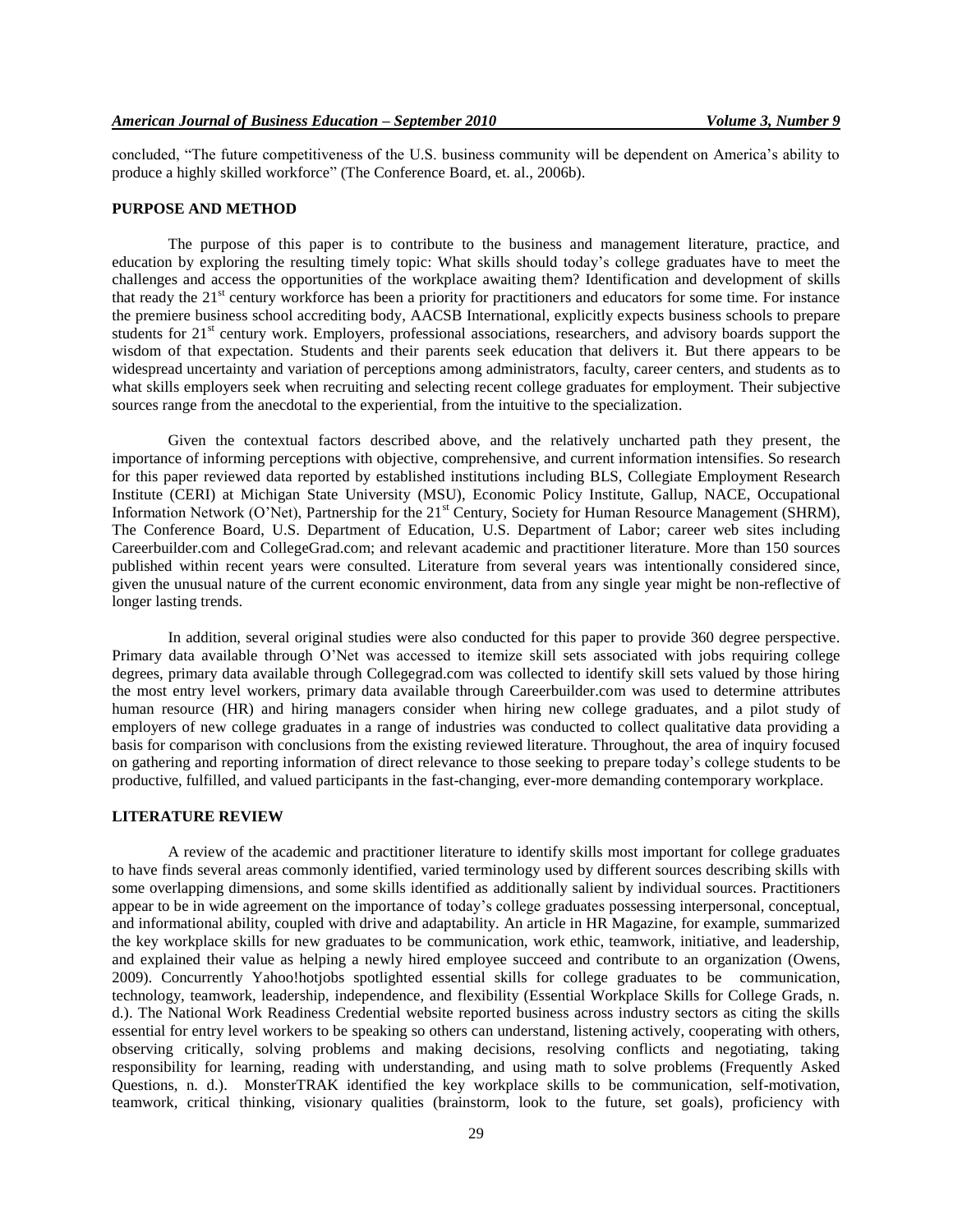information (inquire, research, be resourceful), and global mindedness (Tullier, n. d.).

At the start of this century, the CEO Forum specifically researched the key skills students should have. The Forum reported the core "21<sup>st</sup> century skills" to be effective communication CEO Forum reported the core " $21<sup>st</sup>$  century skills" to be effective communication (teamwork/interpersonal/collaboration, personal/social responsibility, interactivity), digital age literacy (basic, scientific, and technical; cultural literacy and global awareness), inventive thinking (adaptability/managing complexity, curiosity/creativity/risk taking, higher order thinking/sound reasoning), and high productivity (prioritizing/planning/managing for results, using real-world tools effectively, creating relevant high-quality products) (CEO Forum, 2001).

Those preparing students for the contemporary workplace appear to identify core attributes paralleling those identified by practitioners as important. A study by AACSB identified the most popular business-related learning goals adopted by its accredited business schools. Learning goals reflect the competencies the schools believe most important for students to have developed through their higher education. The competencies AACSB International accredited schools collectively find most important, as reflected in the learning goals, are communication, ethics, knowledge of all business disciplines, critical thinking, decision-making, problem-solving, ability to integrate across business disciplines, global perspective, team skills, and competency in one"s major (AACSB International, 2007).

Based on continual analysis of U.S. employment, the U.S. Department of Labor lists several categories of functional skills necessary for effective work performance. The core competencies its analysis has found are consistent with those identified above. The attributes the Department of Labor reports were identified in 1990 but remain posted as current. It notes these key abilities to be information management (acquire, use, and report), resource management (time, money, material, and people), social interaction (teamwork, instruct, influence, negotiate, serve customers), systems behavior and performance (anticipate/identify/manage consequences and monitor/correct performance), human and technology interaction, and affective skills (attitudes, motivation, and values) (Secretary"s Commission on Achieving Necessary Skills, 1990).

Not only does there appear to be agreement about the importance of these core skill sets, but the concurrence of an academic meta-analysis suggests they may be of durable value. A 1999 literature review by Tanyel, Mitchell, and McAlum of skill set research conducted during the 1990s finds similar core skills identified. They report a 1993 study by Raymond et. al. of employer-identified attributes of entry level work success to be oral communication, writing, interpersonal, dependability, and self-start/motivation. They report a 1994 study by Paolillo finding most important skills for graduating business students to be communication, getting along with others, dependability, initiative, problem-solving, and creative thinking. They report a 1995-1996 study by Scheetz finding competencies best new college graduates have and/or skills necessary for new graduates to have as communication, teamwork, technology, willingness and ability to learn, organizational, leadership, analytical thinking/problemsolving, foreign language, and flexibility/adaptability. The original survey of prospective employers conducted by Tanyel et. al. for their paper found the most important attributes of newly hired business school graduates to be oral communication, ethical values, interpersonal, responsibility/accountability, time management/punctuality, teamwork, and decision making/analytical ability. Of these, employers said interpersonal ability, ethics, and responsibility/accountability are top attributes for a new graduate to possess (Tanyel, Mitchell, and McAlum, 1999).

A review of the literature finds some explaining and emphasizing an attribute pointed to but not as explicit in those commonly identified above: desirable attitude. Ingbretsen, for instance, states that having the right major, skill set, and interview facility are the baseline, after which one"s affect plays a large role. He reports that capable people can learn new skills, but those with poor attitude can rarely be changed and efforts to attempt such change are likely to be costly as well as counterproductive. He describes employers in "good organizations" thus tending to "hire attitude, train skill" (Ingretsen, 2009). Tullier concurs. She, too, says that core ability to think, communicate, and interact with others are central to hiring decisions, after which technical skills will be trained. But she further states that positive outlook and confidence will affirmatively capture employer attention and interest in a person being considered (Tullier, n. d.).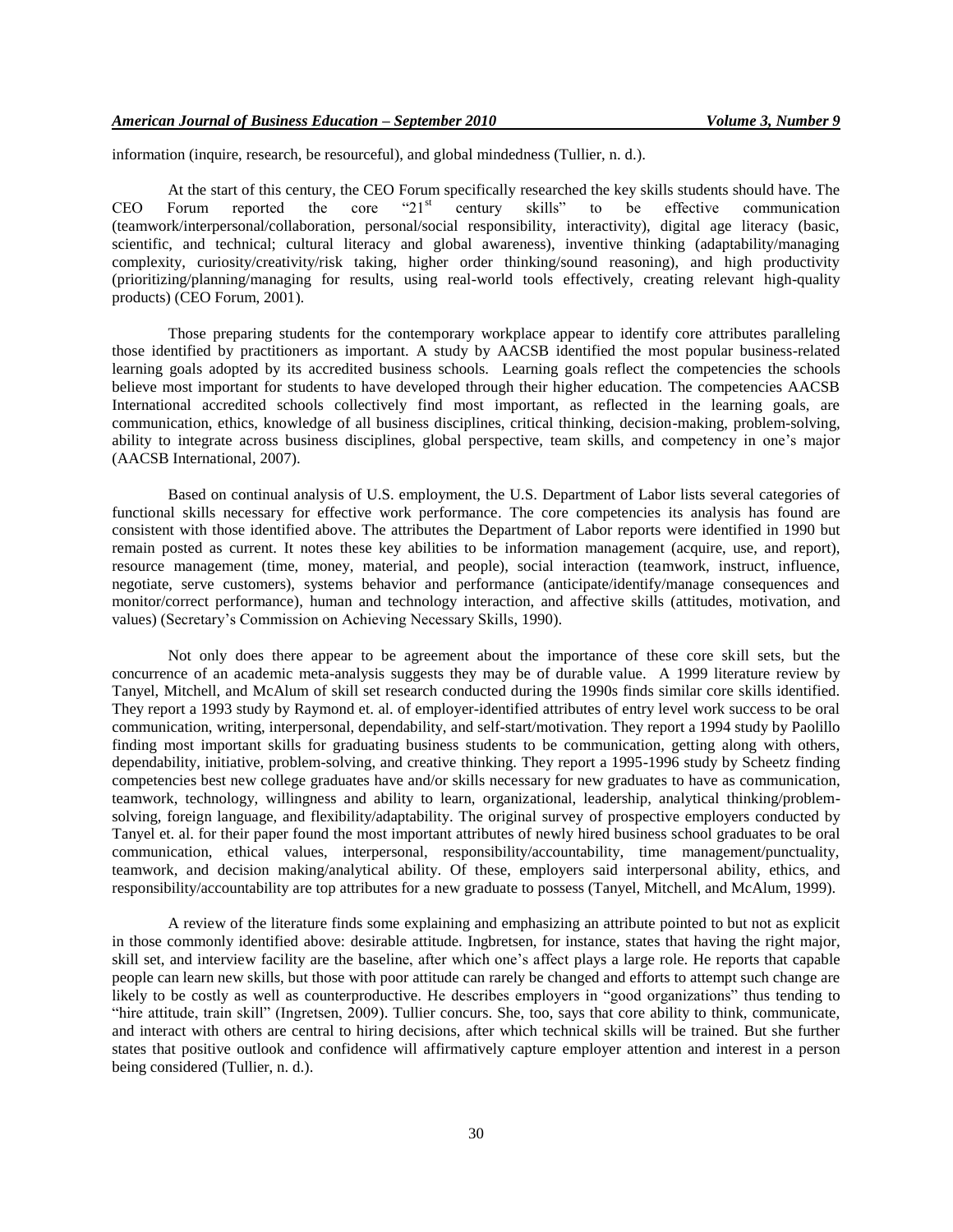A report by the Gallup Organization emphasizes the role played by an additional attribute: political savvy. The study points out that many people who are intellectually smart do not get ahead or keep a job. Though they have innate potential and many of the typically cited requisite skills, they do not grasp the fundamentals of office politics - how decisions are made, teams are formed, and corporate culture works. Alternatively, many who get ahead are instead solid performers, able to assume more responsibility, and effective at comprehending and navigating themselves through the political realities of organizational dynamics (Saxena, 2006).

## **COMPREHENSIVE SKILL STUDIES**

The shared interest in identifying critical attributes foundational to a skilled  $21<sup>st</sup>$  century U.S. workforce prompted several extensive studies that are instructive in gathering data from a spectrum of relevant respondent groups. A 2003 study by The Gallup Organization surveyed employed Americans and reported the importance they placed on 13 work-related skills. Seven of the attributes were selected as important by the majority of those aged 18- 29, the cohort group most aligned with that of new college graduate employees: Interpersonal, critical thinking/conceptual, reading, computers, public speaking, math, and writing. These skills were also identified as the seven most important to the overall employment pool surveyed, though public speaking was found to be more important by the younger group of employees than to the overall employment pool (Lyons, 2003). Overall, possession of applied soft and basic cognitive skills appear to be perceived as more important than having more specialized/advanced capacities. Table 2 summarizes the findings of the Gallup study. Responses of less than 50% are italicized.

| <b>Attribute</b>                                                     | $%18-29$ | % All |
|----------------------------------------------------------------------|----------|-------|
| Skill in dealing with people                                         | 91       | 87    |
| Critical thinking (creativity, decision making, and problem solving) | 81       | 84    |
| Reading speed or comprehension                                       | 69       | 61    |
| Basic use of computers                                               | 66       | 65    |
| Public speaking                                                      | 60       | 49    |
| Basic math                                                           | 57       | 56    |
| Writing ability                                                      | 56       | 57    |
| Advanced use of computers                                            | 45       | 44    |
| Physical strength                                                    | 45       | 33    |
| Artistic skill                                                       | 33       | 23    |
| Knowledge of history                                                 | 32       | 19    |
| Advanced mathematics                                                 | 29       | 23    |
| Knowledge of science or scientific principles                        | 25       | 27    |

**Table 2: Workplace Skills Employees Cite as Important**

While the Gallup Organization queried employees, the 2006 "Are They Really Ready to Work" joint study by The Conference Board, Corporate Voices for Working Families, Partnership for 21<sup>st</sup> Century Skills, and the SHRM surveyed and interviewed more than 400 HR and other senior executives. The report was consistent with Gallup in finding that new workforce entrants need applied soft skills directly relevant to contemporary work, not just knowledge skills.

Respondents to the "Are They Really Ready to Work" study rated the importance of 20 workplace-related knowledge area and skills, and the proficiency in each possessed by workers with various levels of education. The majority of employers identified 15 of the skills to be very important. They reported that proficiency tends to increase as level of education advances, but that even new graduates with 4-year degrees tend to enter the workforce at most adequately skilled. Majorities did not report such graduates to be either excellent or deficient in any of the areas. More than 90% of respondents reported oral communication, teamwork/collaboration, professionalism/work ethic, written communication, and critical thinking/problem solving to be very important skills for 4-year graduates to possess. The majority of respondent also reported writing in English, English language, reading, social responsibility/ethics, leadership, information technology, creativity/innovation, lifelong learning/self-direction, diversity, and math to be skills very important for 4-year graduates to have (The Conference Board, 2006; The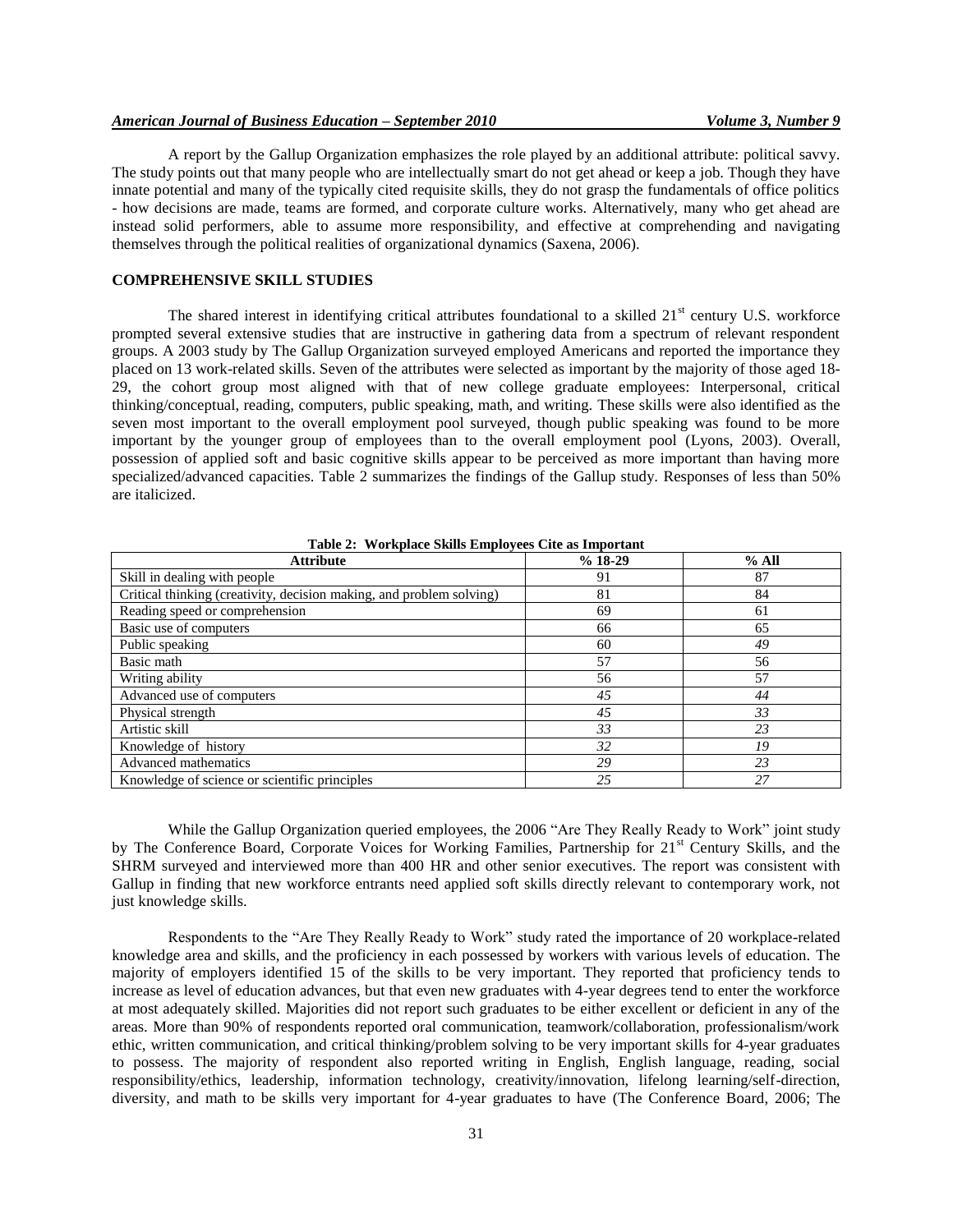Conference Board, et. al, 2006a). Table 3 summarizes the report"s findings. Responses of less than 50% are italicized.

| <b>Attribute</b>              | % say vital for<br>4-year grads | $\%$ say 4-year<br>grads excel | $\%$ say 4-year<br>grads adequate | % say 4-year<br>grads deficient | $%$ sav<br>importance will<br>grow; rank |
|-------------------------------|---------------------------------|--------------------------------|-----------------------------------|---------------------------------|------------------------------------------|
| Oral communication            | 95.4                            | 24.8                           | 75.2                              | 0.0                             | 65.9;7                                   |
| Teamwork/collaborate          | 94.4                            | 24.6                           | 76.4                              | 0.0                             | 74.2; 3                                  |
| Professionalism/work ethic    | 93.8                            | 0.0                            | 100.0                             | 0.0                             | 64.4;8                                   |
| Written communication         | 93.1                            | 0.0                            | 52.2                              | 27.8                            | 64.0;10                                  |
| Critical think/problem solve  | 92.1                            | 27.6                           | 72.4                              | 0.0                             | 77.8;1                                   |
| Writing in English            | 89.7                            | 0.0                            | 73.8                              | 26.2                            | 45.4; 14                                 |
| English language              | 88.0                            | 26.2                           | 73.8                              | 0.0                             | 32.8;17                                  |
| Reading comprehension         | 87.0                            | 25.9                           | 74.1                              | 0.0                             | 41.0; 15                                 |
| Ethics/social responsibility  | 85.6                            | 0.0                            | 100.0                             | 0.0                             | 64.3; 9                                  |
| Leadership                    | 81.8                            | 0.0                            | 76.2                              | 23.8                            | 66.9;6                                   |
| Information technology        | 81.0                            | 46.3                           | 52.7                              | 0.0                             | 77.4; 2                                  |
| Creativity/innovation         | 81.0                            | 21.5                           | 78.5                              | 0.0                             | 73.6; 4                                  |
| Lifelong learning/self direct | 78.3                            | 25.9                           | 74.1                              | 0.0                             | 64.0; 11                                 |
| Diversity                     | 71.8                            | 28.3                           | 71.7                              | 0.0                             | 67.1; 5                                  |
| Math                          | 64.2                            | 0.0                            | 100.0                             | 0.0                             | 48.8; 13                                 |
| Science                       | 33.4                            | 14.6                           | 85.4                              | 0.0                             | 38.7;16                                  |
| Foreign languages             | 21.0                            | 6.2                            | 93.8                              | 0.0                             | 63.3; 12                                 |
| Government/economics          | 19.8                            | 8.1                            | 91.9                              | 0.0                             | 24.8;18                                  |
| History/geography             | 14.1                            | 5.2                            | 94.8                              | 0.0                             | 17.9; 19                                 |
| Humanities/arts               | 13.2                            | 9.2                            | 90.8                              | 0.0                             | 9.5; 20                                  |

**Table 3: Workplace Skills HR and Other Executives Cite as Very Important for 4-Year College Graduates**

More than 990 employers were surveyed by CERI and MSU Career Services Network for their 2007-2008 "Recruiting Trends" report. Respondents were drawn from lists in Fortune, Inc., and those who recruit heavily on campus. Positive qualities expected in new college graduates hired, challenges/deficits employers see in new college graduates, and top reasons new college graduates are fired were reported (College Employment Research Institute, et. al., n. d.; and Hansen, 2009b). Responses regarding expected attributes are, again, consistent with those found by the other studies: Interpersonal, conceptual, informational, motivational/drive, and adaptability competencies are qualities identified as expected and identified as deficits when absent. Responses regarding deficits and reasons for termination are consistent with above-cited research that also point to the impact of attitudinal factors, whose specific itemization in this study contributes to better understanding of. Attributes in each category are ranked in Table 4 from most to least identified in the "Recruiting Trends" report.

|                         | Table 4. Welfglate Attributes of New Concer Graugates Cited by Employers                          |
|-------------------------|---------------------------------------------------------------------------------------------------|
| Qualities employers     | Energy, communication (verbal and written), technological aptitude, fresh perspectives/new ideas, |
| expect                  | teamwork, willingness to learn, work ethic, analytical thinking, adaptability/embrace change      |
| Deficits employers find | Entitlement attitude/unrealistic expectations, work ethic/laziness, lack of loyalty/commitment to |
|                         | company, work-life balance, immaturity, lack of confidence, understanding work required,          |
|                         | communication skills, need for instant gratification                                              |
| Top reasons they are    | Unethical behavior, lack of motivation/work ethic, inappropriate use of technology, failure to    |
| fired                   | follow instructions, lateness to work, missing assignment deadlines                               |

#### **Table 4: Workplace Attributes of New College Graduates Cited by Employers**

NACE also queries employers. It annually reports in a "Job Outlook" study of top characteristics some 275 employers seek in new college graduate hires. Respondents rank attributes on a scale of 1 low to 5 high. The same skills/qualities were ranked most important (averaged at least 4) in the 2007-2008 (Koncz and Collins, 2007) and 2008-2009 surveys. Characteristics many new college graduates lack were also reported in the 2008-2009 results (National Association of Colleges and Employers, n. d.). The attributes employers reported they were seeking are consistent with those cited above by others. Di Meglio emphasizes NACE"s results as indicating that employers seek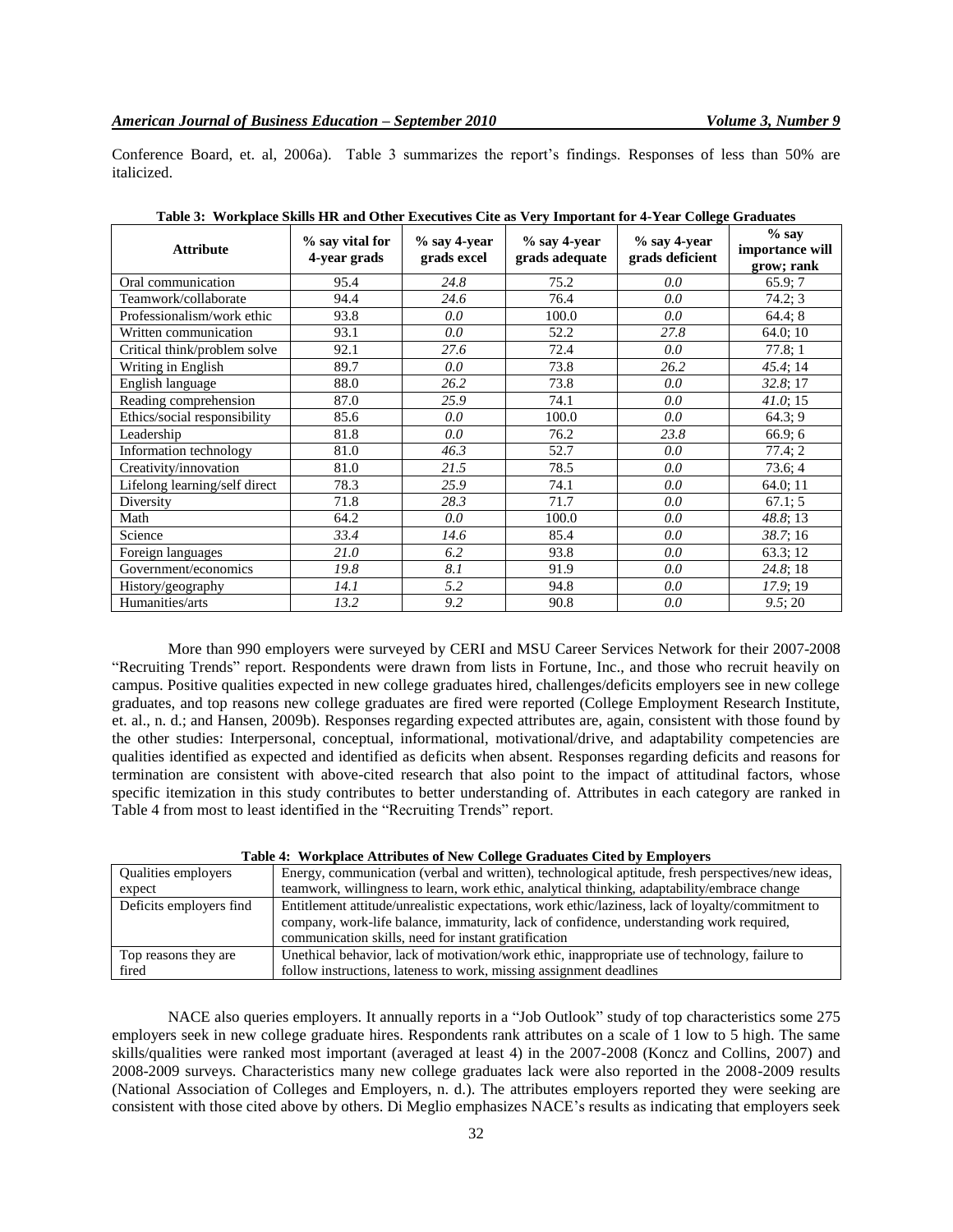new college graduates with "go-to-work" skills: Ability to work with other people, drive, and motivation (2008). The areas identified as important but not being highly present are consistent with those identified as only adequate by the "Are They Really Ready to Work?" study and attitudinal concerns noted earlier. Table 5 summarizes NACE"s findings.

| Table of Characteristics of Fight Concert Graduate Three Cited by Employers |                                                                                           |  |  |  |  |
|-----------------------------------------------------------------------------|-------------------------------------------------------------------------------------------|--|--|--|--|
| Characteristics of new graduates                                            | Communication (verbal and written), strong work ethic, teamwork (works well with          |  |  |  |  |
| most important to employers                                                 | others), initiative, interpersonal (relates well to others), problem-solving, analytical, |  |  |  |  |
|                                                                             | flexibility/adaptability, computer, technical, detail-oriented, organizational            |  |  |  |  |
| Characteristics many new                                                    | Communication (presentation and written), teamwork, interpersonal, work ethic, time       |  |  |  |  |
| graduates lack                                                              | management, multi-tasking to meet deadlines, realistic job expectations, job loyalty,     |  |  |  |  |
|                                                                             | professionalism                                                                           |  |  |  |  |

## **Table 5: Characteristics of New College Graduate Hires Cited by Employers**

In 2007, Partnership for  $21<sup>st</sup>$  Century Skills conducted a national poll of registered U.S. voters regarding contemporary skills today"s students need to prepare them for the workplace. Respondents used a scale of 1 low to 10 high. Overall, the majority of respondents perceived most important skill sets similar to those identified by other studied groups identified above, though this study"s respondents did perceive some of the skill sets (e.g. math, leadership, and creativity/innovation) highly valued by some others to be comparatively less important (2008). The percentage of respondents ranking each attribute as very important (9 or 10) in the 2007 survey is reported in Table 6. Responses of less than 50% are italicized.

| Table 0: SKIIIS Registered O.S. Voters Cite as very hilportant for Touay 8 Students |                      |  |  |  |
|-------------------------------------------------------------------------------------|----------------------|--|--|--|
| <b>Attribute</b>                                                                    | % say very important |  |  |  |
| Reading comprehension                                                               | 75                   |  |  |  |
| Computer and technology                                                             | 71                   |  |  |  |
| Critical thinking and problem solving                                               | 69                   |  |  |  |
| Ethics and social responsibility                                                    | 62                   |  |  |  |
| Written communication                                                               | 58                   |  |  |  |
| Teamwork and collaboration                                                          | 57                   |  |  |  |
| Oral communication                                                                  | 56                   |  |  |  |
| Lifelong learning and self-direction                                                | 50                   |  |  |  |
| Math                                                                                | 48                   |  |  |  |
| Leadership                                                                          | 44                   |  |  |  |
| Creativity and innovation                                                           | 43                   |  |  |  |
| Media literacy                                                                      | 42                   |  |  |  |
| Global awareness                                                                    | 42                   |  |  |  |
| Science                                                                             | 38                   |  |  |  |

**Table 6: Skills Registered U.S. Voters Cite as Very Important for Today's Students**

The five practitioner studies reported on above surveyed different respondent groups. Overall, five attributes were commonly identified as most important for today"s students to possess. They are (alphabetically) communication – oral, communication – written, critical thinking/problem solving, information technology, and teamwork/collaboration. Five additional attributes were also indicated as important by a majority (3) of these studies. They are (alphabetically) creativity/innovation, leadership, lifelong learning/self-direction, professionalism/work ethic, and reading. Table 7 summarizes the presence or absence of various attributes reported as important in the five practitioner studies. "Y" (yes) indicates the attribute was reported by the study as important for today"s students to have.

# **PRACTITIONER WEB SITES**

Some 381 companies were identified as top entry level employers for 2009 by Collegegrad.com, selfdescribed as the #1 entry level job web site for college students and recent graduates (Collegegrad.com, n.d.). Collegegrad.com provides access to each company"s list of characteristics it values most in candidates for entry level jobs. Each employer rated the importance of eight criteria provided by Collegegrad.com on a scale of 1 high to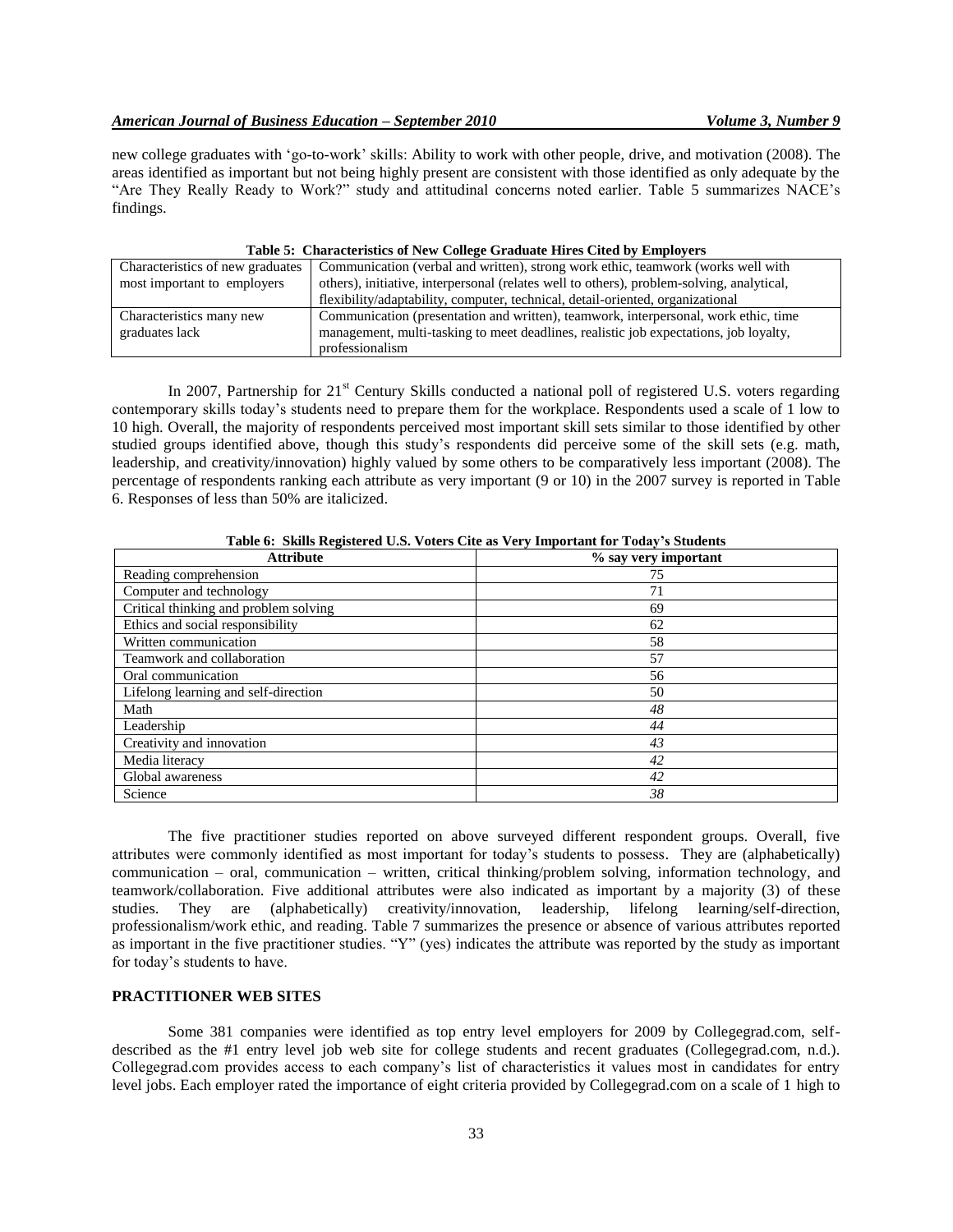$\overline{a}$ 

8 low. Using that data, this paper was able to identify characteristics most valued by the 15 companies<sup>3</sup> projected to hire the most entry level workers; the companies ranged from Walgreens projecting 2000 such hires to Verizon Wireless projecting 13,198 such hires. Total scores per characteristic could range from a high of 15 (if ranked 1 by all companies), to a mid-range of 60 (if ranked 4 by all companies), to a low of 120 (if ranked 8 by all companies).

The Collegegrad.com data shows three attributes to be of clear above average value to top hirers of entry level workers. Interestingly, these top attributes are directly linked to college and academics: Major/degree, GPA, and college graduated from. The skills were given lesser importance, as was experience which is generally seen as a route to skill building. Overall importance of candidate characteristics identified by these employers are reported, ranked most to least important, in Table 8. Individual rankings reported by each of the 15 companies are in Appendix A.

| <b>Attribute</b>                  | Gallup | <b>The Conference</b><br>Board et.al. | <b>CERI/MSU</b> | <b>NACE</b> | Partnership for<br>$21st$ C. Skills |
|-----------------------------------|--------|---------------------------------------|-----------------|-------------|-------------------------------------|
| Communication - Oral              | Y      | Y                                     | Y               | Y           |                                     |
| Communication - Written           | Y      | Y                                     | Y               | Y           | v                                   |
| Critical thinking/Problem solving | Y      | Y                                     | Y               | Y           | Y                                   |
| <b>Information Technology</b>     | Y      | Y                                     | Y               | Y           | Y                                   |
| Teamwork/Collaboration            | Y      | Y                                     | Y               | Y           | Y                                   |
| Creativity/Innovation             | Y      | Y                                     | Y               |             |                                     |
| Leadership                        | Y      | Y                                     |                 | Y           |                                     |
| Lifelong learning/Self-direction  |        | Y                                     | Y               |             | Y                                   |
| Professionalism/Work ethic        |        | Y                                     | Y               | Y           |                                     |
| Reading                           | Y      | Y                                     |                 |             | Y                                   |
| Adaptability/Flexibility          |        |                                       | Y               | Y           |                                     |
| Energy/drive/Initiative           |        |                                       | Y               | Y           |                                     |
| Ethics/social Responsibility      |        | Y                                     |                 |             | Y                                   |
| Math                              | Y      | Y                                     |                 |             |                                     |
| Diversity                         |        | Y                                     |                 |             |                                     |
| <b>English Language</b>           |        | Y                                     |                 |             |                                     |
| Organizational/Detail-oriented    |        |                                       |                 | Y           |                                     |
| Writing In English                |        | Y                                     |                 |             |                                     |

**Table 7: Summary of Workplace Skills Practitioner Studies Found Most Important for Today's Students<sup>4</sup>**

**Table 8: Valued Entry Level Candidate Characteristics Cited by Top Entry Level Employers**

| <b>Attribute</b>                 | Total scores from top 15 companies |
|----------------------------------|------------------------------------|
| Major/degree                     | 38                                 |
| <b>GPA</b>                       | 44                                 |
| College graduated from           | 44                                 |
| Internship/experience            | 57                                 |
| Interviewing/communication skill | 71                                 |
| Computer skills                  | 82                                 |
| Personal appearance              | 101                                |
| Other                            | 103                                |

<sup>&</sup>lt;sup>3</sup> The top 15 entry level employers for 2009 identified by Collegegrad.com, the industry each employer self-described, and the number of new entry level hires projected by each are (Source: number of new entry level hires projected by each are (Source: [http://www.collegegrad.com/topemployers/2009\\_entry\\_level.php\)](http://www.collegegrad.com/topemployers/2009_entry_level.php): 1 *Verizon Wireless* (Telecommunications) 13,198; 2 *Enterprise Rent-A-Car* (Automotive Rental, Leasing) 8K, 3 *Internal Revenue Service* (Financial Data Services) 5K, 4 *Progressive Insurance* (Insurance) 4,200, 5 *DDP Holdings* (Diversified Financials) 4K, 6 *Teach for America* (Education) 4K, 7 *A T/T* (Telecommunications) 3428, 8 *Deloitte & Touche* (Other) 3501, 9 *Hertz* (Automotive Rental, Leasing) 3K, 10 *FBI* (Security and Law Enforcement) 2950, 11 *Ernst & Young* (Other) 2450, 12 *KPMG* (Other) 2400, 13 *Boeing* (Aerospace and Defense) 2200, 14 *Lockheed Martin* (Aerospace and Defense) 2025, 15 *Walgreens* (General Merchandise) 2000.

<sup>&</sup>lt;sup>4</sup> The studies summarized varied in their terminology; some, for instance, surveyed broadly for interpersonal skill, while others specified teamwork and/or leadership. Table 7 reflects inferences derived from the overall responses to each study.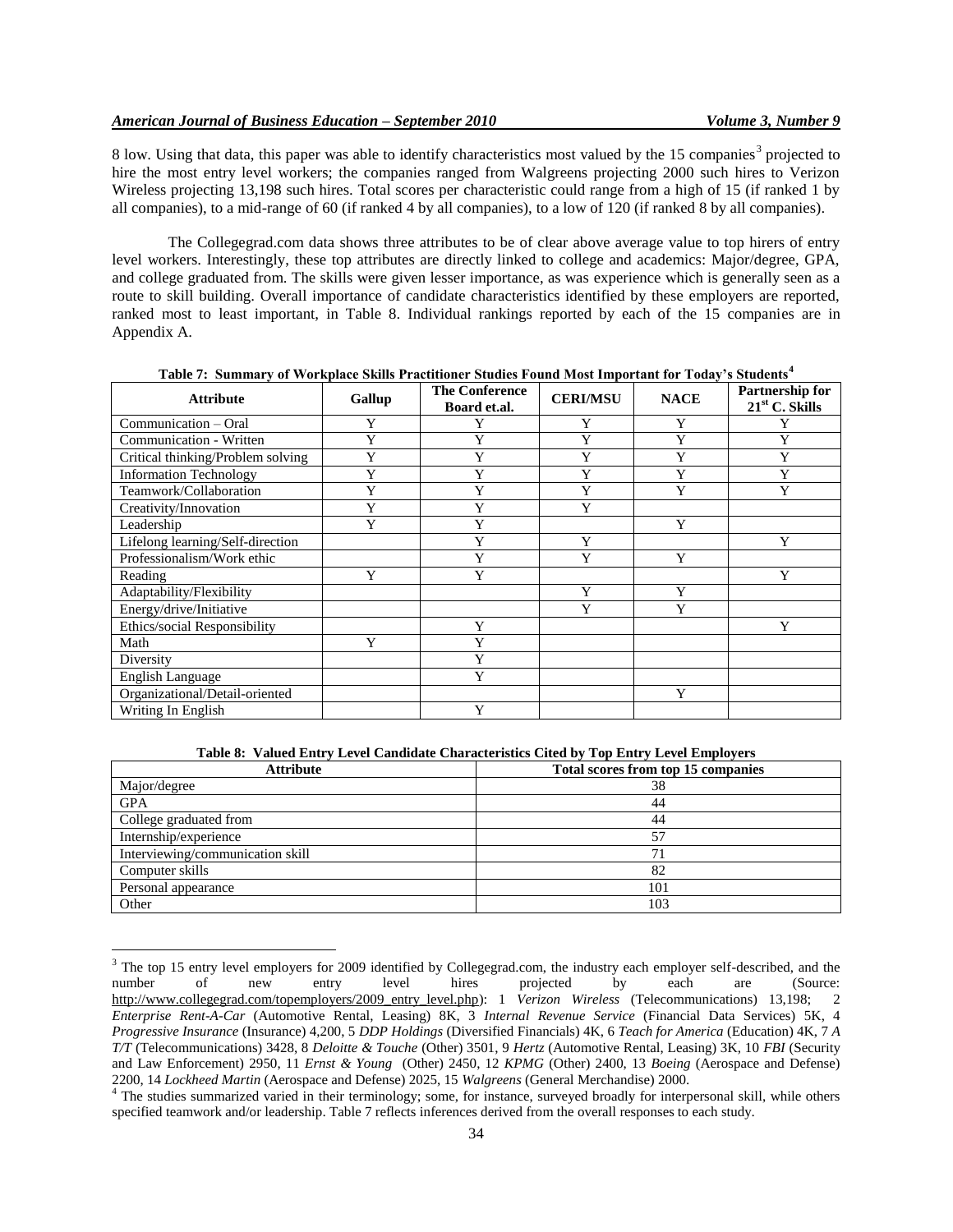Careerbuilder.com, self-described as the largest job-search/employment website, conducted its annual "College Job Forecast" survey between February 20, 2009 and March 11, 2009. Some 2500 hiring managers and HR professionals responded. The survey reported less than half (43%) of employers planning to hire recent college graduates in 2009, a 13% drop in that number from the year before. (Zupek, n. d.). Qualitative, open-ended responses from 25 companies identified as hiring new college graduates that year were reported. Using that data, 14 qualities these hirers of new college graduates apply were identified for this paper. The qualities cited by the openended responses paralleled those identified by other studies reported above.

The quality the highest number of companies in the Careerbuilder.com study reported applying was similar to that reported by those through Collegegrad.com, above: Education-linked. The majority of Careerbuilder.com"s respondents also reported considering communication proficiency when hiring new college graduates, a finding consistent with other studies. Table 9 itemizes the 14 qualities and the cumulative extent to which each is mentioned as being used by the 25 companies, ranked most to least cited. Responses suggest that companies may vary in the attributes they prioritize in new college graduate hiring. Attributes reported as important by less than a majority of the respondents are italicized. Appendix B contains the qualities considered by each of the 25 companies when hiring new college graduates

| <b>Attribute</b>                                                              | # of companies applying the quality |
|-------------------------------------------------------------------------------|-------------------------------------|
| Educational-linked                                                            | 15                                  |
| Communication (verbal and written)                                            | 13                                  |
| Work ethic (includes responsibility, initiative, time management, discipline, | 11                                  |
| persistence, achieve results)                                                 |                                     |
| Drive (includes career focus, self-motivation, open to change, energy,        | 10                                  |
| competitiveness)                                                              |                                     |
| Interpersonal/teamwork                                                        | 10                                  |
| Customer-focus/sales-minded                                                   |                                     |
| Flexible/adaptable                                                            |                                     |
| Computer                                                                      | 6                                   |
| Ethical                                                                       | 6                                   |
| Leadership                                                                    | 6                                   |
| Problem-solving/analytical/strategic thinker                                  | 6                                   |
| Entrepreneurial/ideas                                                         |                                     |
| Work experience                                                               |                                     |
| Other qualities                                                               | 12                                  |

**Table 9: Attributes HR and Hiring Managers Cite as Considering When Hiring New College Graduates**

#### **QUALITATIVE PILOT STUDY RESULTS**

To more fully understand the extent to which and how employment techniques are used by contemporary employers, a pilot study of practitioners was also conducted for this paper. Seventeen such respondents in the fall of 2008 gave open-ended descriptions of the most important skills new college graduates should have to be productive entry level workers. They were also asked to describe the most important skills new college graduates should have if aspiring to management, the most important workplace skills most entry level new college graduates possess, and the most important workplace skills most entry level college graduates lack. Open-ended responses were intentionally solicited, to explore whether such responses would surface any valued attributes significantly different than those reported in the studies reported above, and to explore whether there are any differences in valued attributes for entry level workers who aspire to management positions. The timeframe in which the pilot study was conducted was prior to full awareness of the extent or duration of the Great Recession, and so may shelter the study"s findings from distorted effects responses gathered in 2009 might have had

Ten of the pilot study"s respondents identified their company"s industry. The industries they represent are automobile (2), electronics, financial services, insurance, law, information technology, pharmaceutical, photography, and transportation. Table 10 contains the self-identified demographics of the 17 survey respondents.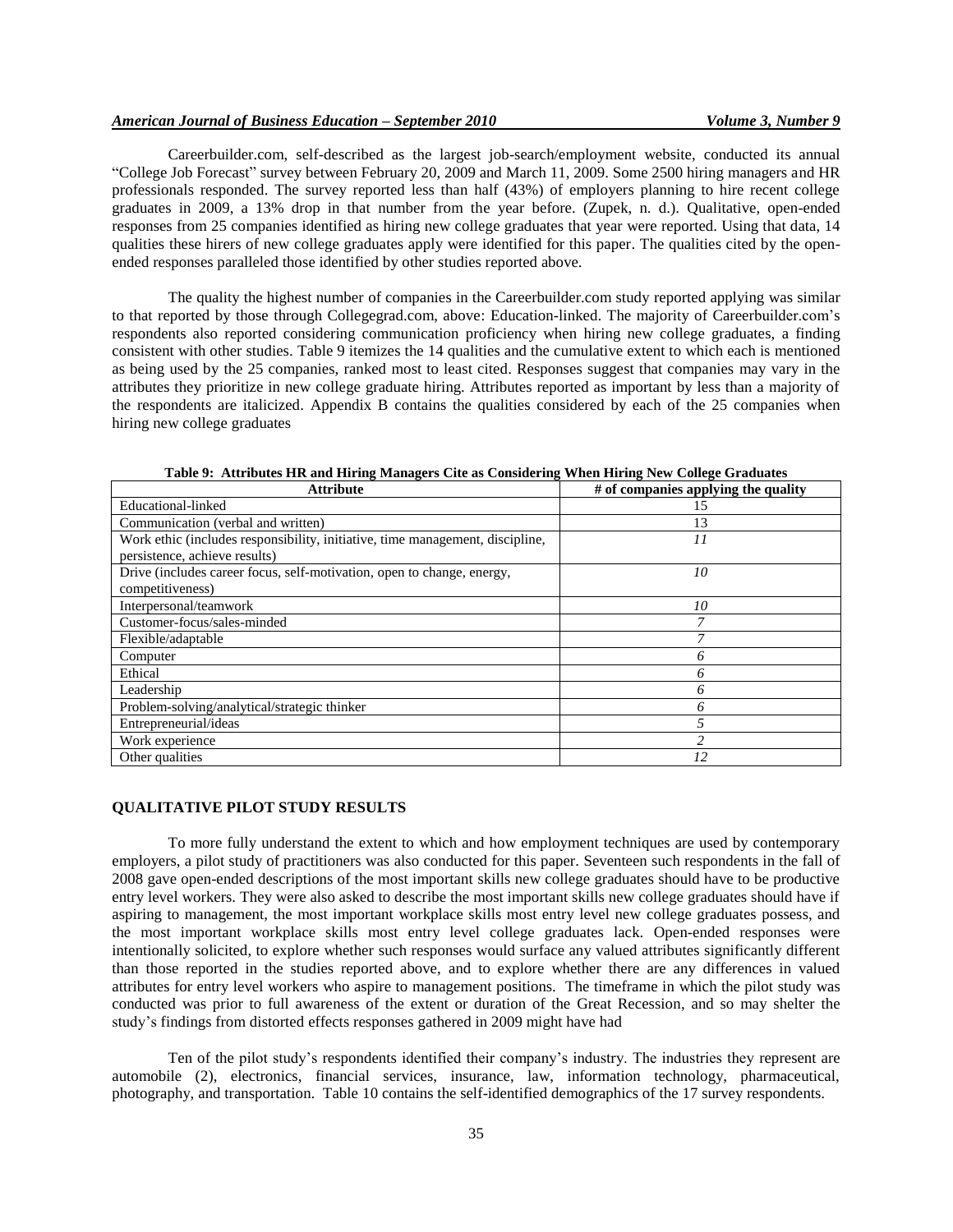| Tuble To: Respondent Denne rupincs |               |     |               |     |              |     |                     |     |           |    |
|------------------------------------|---------------|-----|---------------|-----|--------------|-----|---------------------|-----|-----------|----|
| <b>Company Size</b>                | Large         | 75% | <b>Medium</b> | 19% | <b>Small</b> | 6%  |                     |     |           |    |
| Department                         | Corporate 59% |     | HR            | 18% | Line         | 6%  | <b>Staff not HR</b> | 6%  | Other 12% |    |
| <b>Management Position</b>         | Senior        | 41% | Middle        | 35% | Lower        | 6%  | Non-management 18%  |     |           |    |
| Age                                | $55+$         | 24% | 45-54         | 41% | 33-44        | 12% | 22-32               | 24% | $22 -$    | 0% |
| Gender                             | Female        | 53% | Male          | 47% |              |     |                     |     |           |    |

**Table 10: Respondent Demographics**

Respondents" open-ended responses to this pilot study were categorized using the qualities applied to the open-ended responses reported in the Careerbuilder.com 2009 survey reported in Table 9 above. Both that study and this pilot study found majorities identifying communication ability as important to new college graduate hiring. Majorities of this pilot study also consider work ethic, interpersonal/team and computer skills to be most important, findings consistent with that of other reported research. Responses to this pilot study identified two additional valued attributes: Ability to manage, and business savvy/political/networking. Both were only mentioned as important to new college graduates aspiring to management posts. The latter, business savvy/political/networking, was discussed above as also reported by Gallup (Saxena, 2006) and was also cited by some respondents to this pilot study as a skill that is lacking. The majority of respondents reported one skill set to be possessed by most new college graduates: Computers. The majority of respondents reported one skill set to be both important for productive entry level workers and lacking in most new college graduates: Work ethic. Tables 11 and 12 present the responses to the pilot study.

**Attribute To be productive entry level worker If aspire to management job Most possess Most lack** Education-linked (includes technical and academic knowledge)/GPA 4 4 4 4 4 **Communication** 13 13 14 7 6 Work ethic 11 5 5 11 Drive 1 4 5 4 1 Interpersonal/teamwork 10 10 8 4 7 Customer/sales-minded Flexible/adaptable 2 Computer 8 11 1 Ethical 2 3 1 4 Leadership  $1 \t 7 \t 7$  2 Problem-solving/analytic/strategic 14 5 5 3 2 Entrepreneurial/ideas and the contract of the contract of the contract of the contract of the contract of the contract of the contract of the contract of the contract of the contract of the contract of the contract of the Work experience 1 1 Manage/delegate/decide 5 Business savvy/political/network and the same of the same of the same of the same of the same of the same of the same of the same of the same of the same of the same of the same of the same of the same of the same of the s

**Table 11: Skills of Entry Level College Graduates Cited by Pilot Study Practitioners as Most Important**

The pilot study"s intent to solicit through open-ended responses valued attributes not routinely identified in other studies appears to have also surfaced top-of-mind practitioner concern with attitudinal dimensions of entry level college graduates, and to explain some of the characteristics of other attributes identified commonly in various studies as important to possess. Respondents expressed this most clearly in the words they used to describe specific qualities entry level college graduates should have but most do not. They described these absent qualities as lack of accepting direction, accountability, attention to detail, being on time, being thorough, dependability, diligence, dressing appropriately for business, ethical awareness, judgment and ethical decision making skills, knowing how to network and establish a mentor within the company, knowing how to work one"s way up (need to earn trust and respect of colleagues and management), knowing one"s place, making a connection on how one"s work can impact the bottom line, thinking one owes the company who is paying one"s salary rather than thinking one is owed by the company, patience, poise in speaking, resolve, staying on task, willingness to do grunt work part of every job, willingness to go above and beyond, and willingness to take on trivial tasks and see each as a learning experience.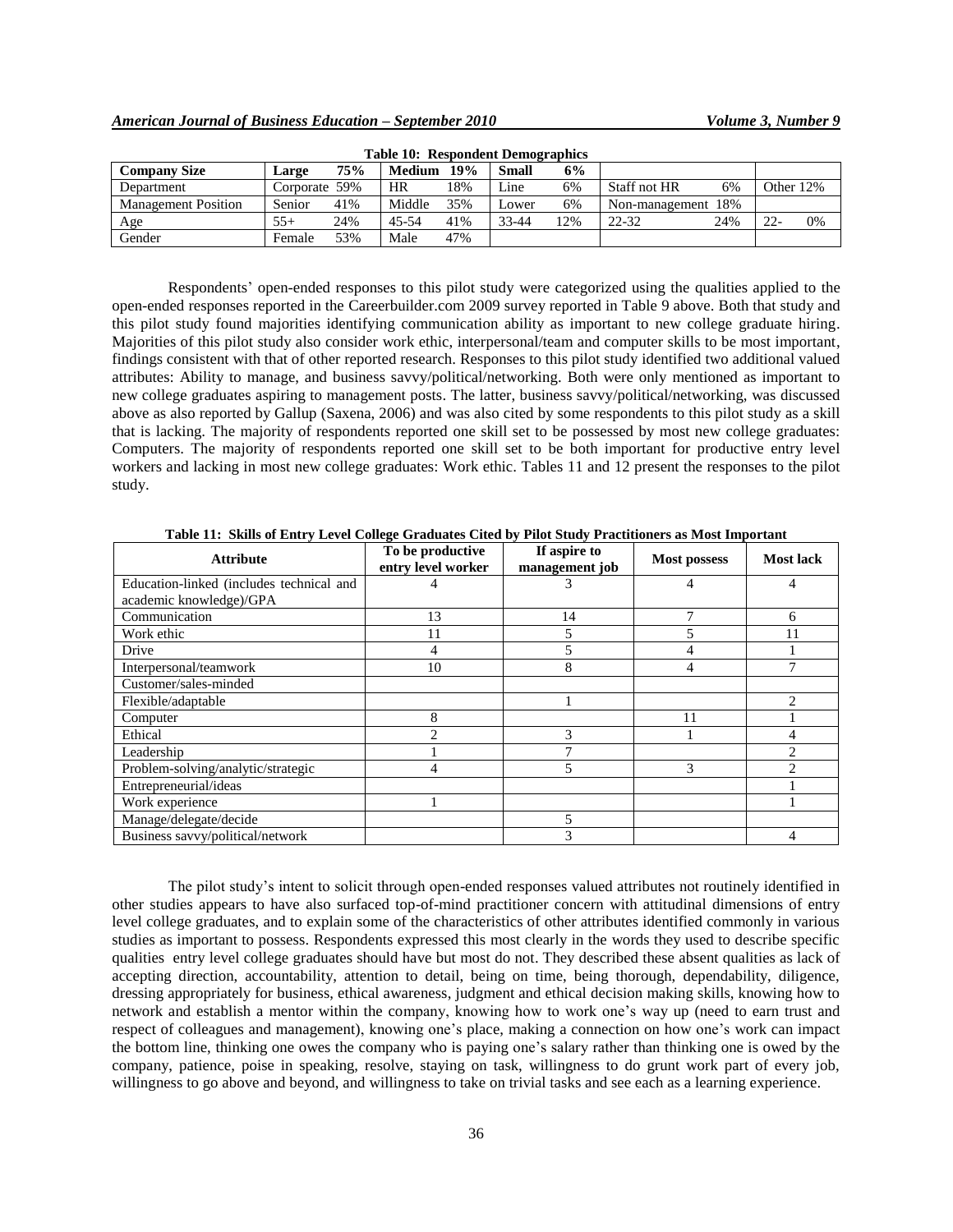## *American Journal of Business Education – September 2010 Volume 3, Number 9*

Respondents to the pilot study also identified some attributes that supplement those the Careerbuilder.com survey pinpointed, in each category this study explored. Table 12 reports these attributes. Along with those detailed above as most lacking, they help to specify facets of attitudinal dimensions valuable to possess that others reported above have suggested are important.

# **Table 12: Other Attributes of Entry Level College Graduates Cited by Pilot Study Practitioners as Most Important**

| THE CHILD INTOXICE OF DRIVET DUTCH CONCEV CHRISTIAN OF THE DIRICH THROUGH IS THE THE THE THE THE TH |                                         |                         |                     |                    |  |  |
|-----------------------------------------------------------------------------------------------------|-----------------------------------------|-------------------------|---------------------|--------------------|--|--|
|                                                                                                     | To be productive entry level worker     | If aspire to management | <b>Most possess</b> | <b>Most lack</b>   |  |  |
| Other                                                                                               | Enthusiasm, focus on organization not   | Diplomacy, positive     | Global; can         | Maturity;          |  |  |
| qualities                                                                                           | self; personal grooming; apply learning | influence               | learn on the job    | grooming; know     |  |  |
|                                                                                                     |                                         |                         |                     | one's place; apply |  |  |
|                                                                                                     |                                         |                         |                     | knowledge          |  |  |

#### **OCCUPATIONAL INFORMATION NETWORK (O'NET) RESULTS**

To fully understand the most important skills today"s college graduates should have, the Occupational Information Network (O"Net) database was used to conduct an additional original study for this paper. The O"Net Resource website (http:/www.onetcenter.org) describes O"Net as developed under sponsorship of the U.S. Department of Labor Employment and Training Administration through a grant to the North Carolina Employment Security Commission. The database describes what U.S. jobs require and what those who do them know, are able to do, and are interested in<sup>5</sup> based on information gotten through structured interviews of job holders and observations by industrial psychologists. Used by HR professionals and school counselors (Uhalde and Strohl with Simkins, 2006), O"Net identifies six workplace skill set groups: Basic (BAS), complex problem-solving (CPS), resource management (RM), social (SOC), systems (SYS), and technical (TECH). Each skill set group has component skills, as seen in Table 13. Together, the six workplace skills groups contain 35 skills<sup>6</sup>. Appendix C specifies and groups each of the skills identified by O"Net (Occupational Information Network Resource Center, n. d.).

O"Net groups occupations/industries into 16 categories: Agriculture, food, and natural resources; architecture and construction; arts, video technology, and communication; business management and administration; education and training; finance; government and public administration; health science; hospitality and tourism; human services; information technology; law, safety, corrections, and security; marketing, sales, and service; manufacturing; science, engineering, technology, and maintenance; and transportation. Within these 16 occupations/industries, O"Net classifies 230 job types as requiring at least a college degree. Of those, O"Net classifies 121 jobs as being in high demand; the other 109 jobs requiring at least a college degree are not classified by O"Net as being in high demand.

To further explore the skills today"s college graduates should have, the 35 skills in O"Net"s six workplace skill set groups were mapped to the 230 jobs classified by O"Net as requiring at least a college degree. Skills associated with jobs classified as being in high demand for college graduates were recorded separately from skills associated with jobs not classified as being in high demand for college graduates. Table 13 reports the skills and

 $\overline{a}$ 

 $5$  Through on-the-job and organizational analysis, O'Net identifies six domains through which to specify key attributes and characteristics of workers and occupations. They are (Source: [http://onetcenter.org\)](http://onetcenter.org/):

Worker characteristics: attributes that may influence work performance and ability to gain knowledge/skills required for effective work performance (e.g. abilities, occupational interests, work values, and work styles).

Worker requirements: descriptors referring to work-related attributes gained through experience and education (e.g. basic skills, cross-functional skills, knowledge, and education).

Experience requirements: requirements related to previous work activity linked to specific work activity (e.g. experience/training, basic skills/entry requirement, cross-functional skills/entry requirement, licensing).

Occupation-specific information: elements of various occupations (e.g. tasks, and tools/technology).

Workforce characteristics: variables describing characteristics of occupations that influence their requirements (e.g. labor market information, occupational outlook).

Occupational requirements: variables describing what occupation requires (e.g. generalized work activities, detailed work activities, organizational context, and work context).

<sup>6</sup> Definitions of each of the 35 skills identified by O"Net can be found at [http://online/onetcenter.org/skills/.](http://online/onetcenter.org/skills/)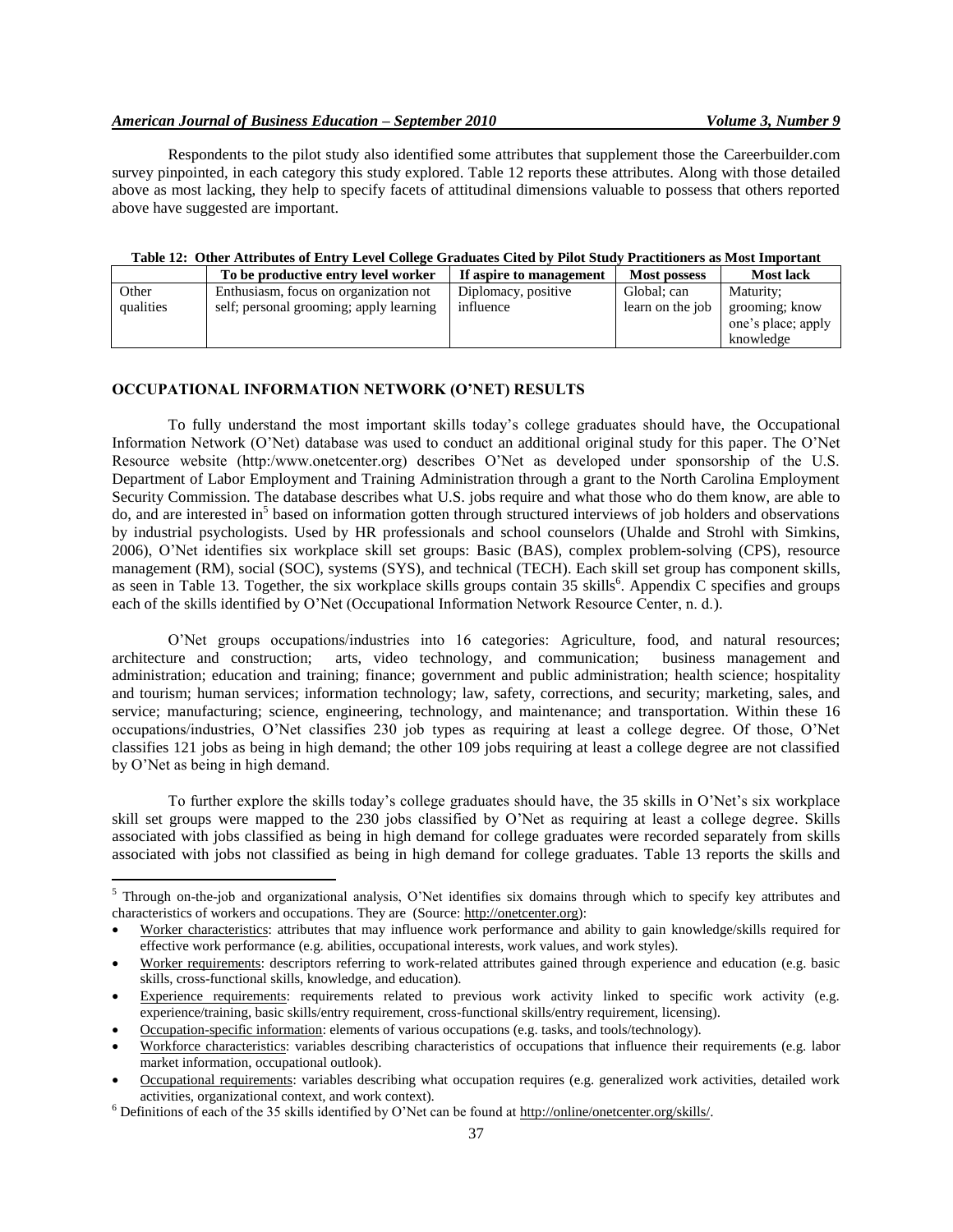skill set groups found from the O"Net data to be in the majority of jobs requiring at least a college degree overall, by jobs in high demand for college graduates, and by jobs not in high demand for college graduates.

As seen in Table 13, seven of the skills most associated with the high demand jobs and the non-high demand jobs are the same. Ranked in order of reported frequency in all jobs requiring a college degree, these most highly present skills are active listening, reading comprehension, critical thinking, speaking, active learning, writing, and time management. Five of these skills are consistent with those most commonly reported as important in the practitioner studies reported above. An interesting finding is that the skill most highly cited skill by O"Net, active listening, does not explicitly show up in those other studies. Time management is a second highly cited skill by O"Net that does not explicitly show up in those other studies; it was, however, identified as important in literature summarized above.

Table 13 also shows O"Net data finding that most high demand jobs involve two additional skills: Judgment and decision making, and complex problem solving. The majority of the non-high demand jobs uniquely involve instructing. Also of note is that four skills reported highly present are cited as more highly present in nonhigh demand jobs: Speaking, time management, active learning, and writing. Additionally, six of the most highly present skills are within the basic skill set group; none of the most highly present skills are found within the technical skill set group.

Appendix C further details the presence of each of O"Net"s 35 skills in all jobs requiring at least a college degree, noting the level of market demand for the jobs. Among interesting findings in the data detailed there, given other reported demand for math and science competencies, is that only 21% of high demand jobs and 17% of nonhigh demand jobs presently involve math. Furthermore, only 17% of high demand jobs and 28% of non-high demand presently involve science. Math and science are the two proficiencies in the basic skill set group presently associated with the fewest jobs requiring college degrees.

| Table 15. SKIIIS (and SKIII Set Oroups) Found in the Majority of Jobs Kequiring at Least a Conege Degree |                                              |                                                      |                                                        |  |  |  |
|----------------------------------------------------------------------------------------------------------|----------------------------------------------|------------------------------------------------------|--------------------------------------------------------|--|--|--|
| <b>Attribute</b>                                                                                         | $%$ in all 230 jobs<br>that require at least | % in 121 high demand<br>jobs that require at least a | % in 109 other jobs that<br>require at least a college |  |  |  |
|                                                                                                          | a college degree                             | college degree                                       | degree                                                 |  |  |  |
| Active listening (BAS)                                                                                   | 97                                           | 97                                                   | 98                                                     |  |  |  |
| Reading comprehension (BAS)                                                                              | 96                                           | 97                                                   | 94                                                     |  |  |  |
| Critical thinking (BAS)                                                                                  | 93                                           | 93                                                   | 94                                                     |  |  |  |
| Speaking (BAS)                                                                                           | 82                                           | 79                                                   | 84                                                     |  |  |  |
| Time management (RM)                                                                                     | 79                                           | 65                                                   | 75                                                     |  |  |  |
| Active learning (BAS)                                                                                    | 77                                           | 67                                                   | 89                                                     |  |  |  |
| Writing (BAS)                                                                                            | 69                                           | 65                                                   | 73                                                     |  |  |  |
| Judgment and decision making (SYS)                                                                       | 55                                           | 69                                                   |                                                        |  |  |  |
| Complex problem solving (CPS)                                                                            |                                              | 52                                                   |                                                        |  |  |  |
| Instructing (SOC)                                                                                        |                                              |                                                      | 56                                                     |  |  |  |

**Table 13: Skills (and Skill Set Groups) Found in the Majority of Jobs Requiring at Least a College Degree**

When the skills O'Net data finds most highly present in jobs requiring college degrees are compared to valued attributes most commonly identified in the five practitioner studies reported on above, there is clear congruence on four competencies: Communication – oral, communication – written, critical thinking/problem solving, and reading. One other attribute prioritized in those practitioner studies also appears consistent with O"Net"s findings, though the attribute is worded differently in various studies; where O"Net identifies active learning as highly present, the practitioner studies report the importance of lifelong learning/self-direction. Further, comparison of skills O"Net identified as present in today"s jobs with characteristics practitioner studies investigated finds several attributes highly prioritized by practitioners not clearly linked to jobs requiring college degrees by O"Net: Creativity/innovation, leadership, professionalism/work ethic, and teamwork/collaboration. O"Net does find a social skill set group, in which leadership and teamwork/collaboration might be included. But of the attributes O"Net itemizes in that social skill set group, only instructing is reported to be somewhat highly present in jobs requiring college degrees. Moreover, the practitioner studies report information technology skill as highly important, while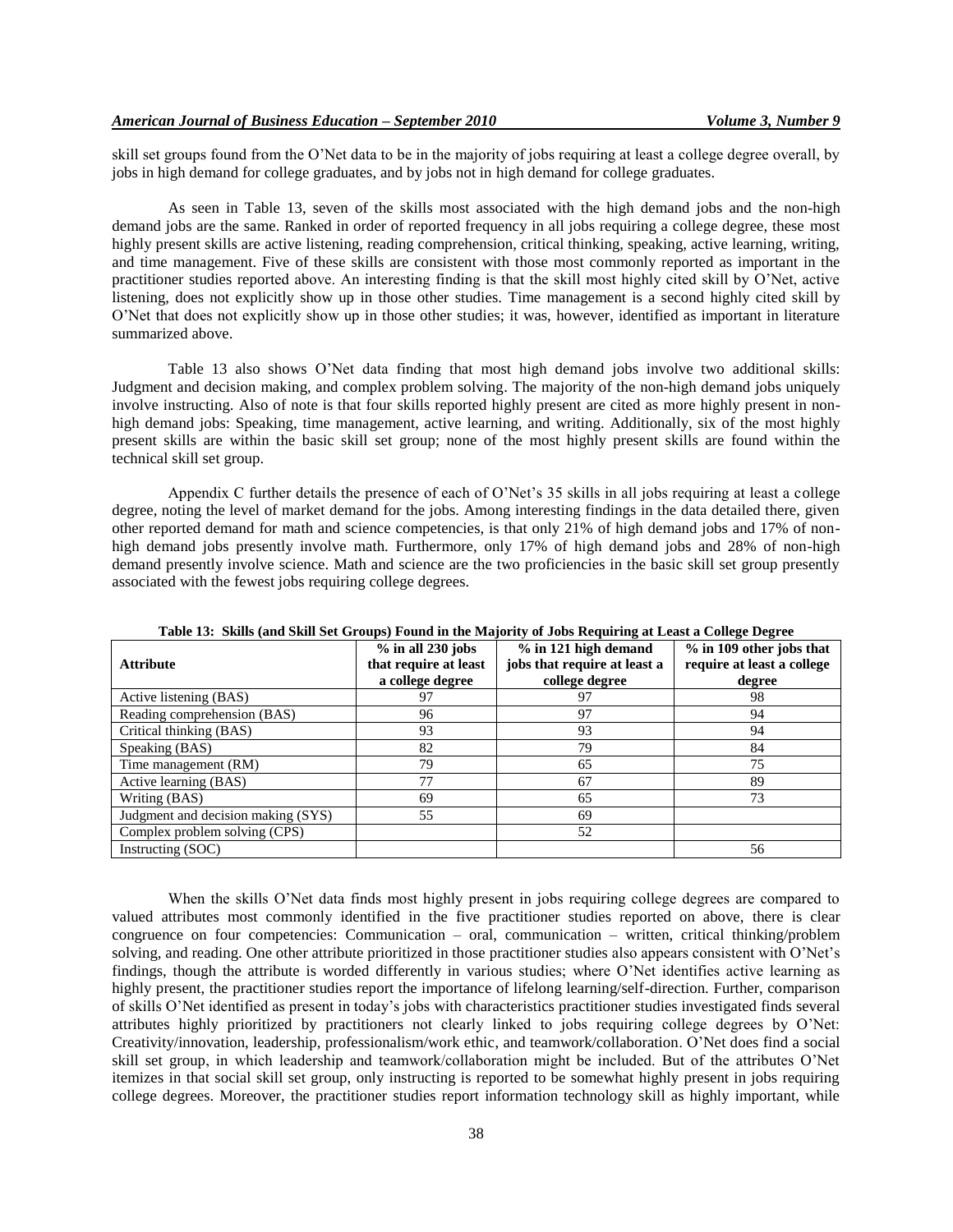O"Net classifies information technology as an industry/occupation. O"Net does identify a technical skill set group but does not specify general information technology proficiency as a competence within that category. As reported above, O"Net data finds no technical skills among competencies most highly present in jobs requiring college degrees.

To then find whether skills identified as important by O"Net data are valued across industries/occupations, the number of occupations/industries in which the majority of jobs requiring college degrees use each skill was determined. Eight of the 35 skills identified by O"Net, found in three of the six skill set groups, were associated with most jobs requiring college degrees in the majority of the 16 occupations/industries in which O'Net has classified jobs. All of these eight skills are among the 10 skills itemized in Table 13 as found in most jobs requiring a college degree, and are reported in Table 14. Six of the eight skills found to be in most jobs requiring at least a college degree in the majority of occupations/industries are found in the basic skill set group. The two skills not found in the basic skill set group that are also highly present in jobs requiring at least a college degree in most occupations/industries are time management and judgment/decision making. No skills in the complex problem solving skill set group, social skill set group, or technical skill set group appear to be found in the majority of jobs requiring college degrees across occupations/industries.

| <b>Attribute</b>                   | # of occupations/industries where majority of jobs use each skill |
|------------------------------------|-------------------------------------------------------------------|
| Active listening (BAS)             |                                                                   |
| Critical thinking (BAS)            | 15                                                                |
| Reading comprehension (BAS)        | 15                                                                |
| Time management (RM)               | 14                                                                |
| Speaking (BAS)                     | 13                                                                |
| Judgment and decision making (SYS) | 13                                                                |
| Active learning (BAS)              |                                                                   |
| Writing (BAS)                      |                                                                   |

**Table 14: Skills (and Skill Set Groups) Found in Most Jobs Requiring at Least a College Degree in the Majority of Occupations/Industries**

Appendix D details the presence of each of the 35 skills in the majority of jobs requiring college degrees in each of the 16 occupations/industries. Seven of these competencies are each found in most jobs requiring a college degree in only one occupation/industry: Learning strategies (education and training), math (agriculture, food, and natural resources), science (agriculture, food, and natural resources), management of personnel resources (architecture and construction), negotiation (marketing, sales, and service), systems analysis (information technology), and trouble shooting (information technology). Four additional skills (management of financial resources, management of material resources, persuasion, and systems evaluation) are not found in most jobs requiring a college degree in any occupation/industry.

# **BEYOND SKILL SETS**

When seeking to help develop an able and employable workforce, it is instructive to note some additional factors beyond building designated skills that may impact the extent to which a new college graduate is seen as well qualified for work. First, of particular interest due to above cited research spotlighting education-linked criteria, the institution at which one's degree is earned may impact perception about the graduate's ability. A joint study by SHRM and WSJ.com/Careers found the majority of HR professionals surveyed agreeing that those who receive degrees from "highly reputable colleges and universities" are believed to be better prepared than those whose degrees are from "other colleges and universities" (2008). Salary data supports that value added perception. Data from Payscale.com finds those with undergraduate degrees from prestigious institutions, especially those in the Ivy League, earned the highest salaries even 10 years after graduating (Gopal, 2008).

Second, the degree/major earned may impact the likelihood that a new college graduate is on track with contemporary recruitment trends. Studies report that, unlike in earlier years when companies tended to recruit from a large variety of majors, employers are increasingly drawing from business and technical (engineering and computer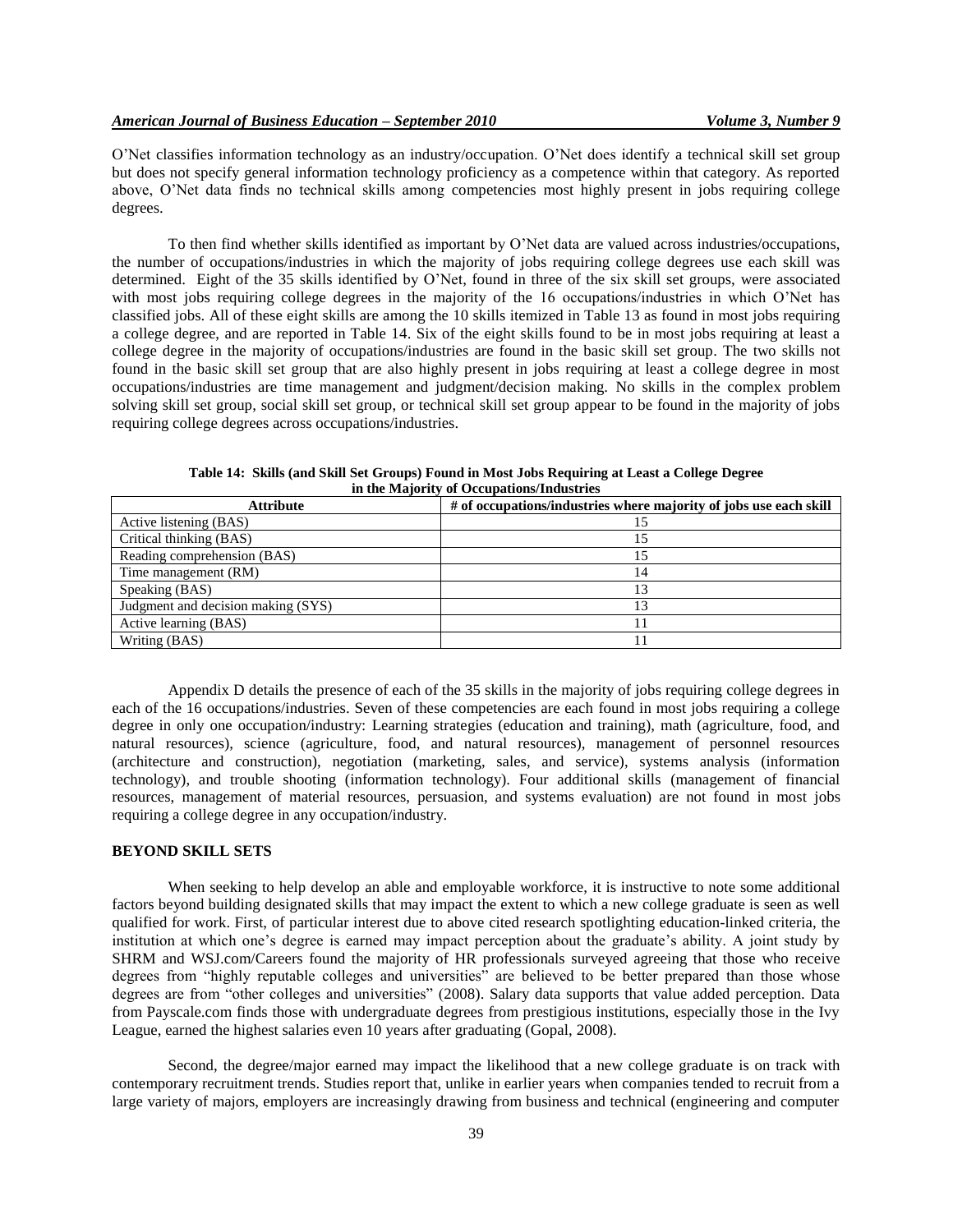science) graduates (Gardner, 2008; National Association of Colleges and Employers, n. d.). A CERI survey stated the proportion of 945 employers expecting to seek candidates with each major as business (40%), engineering (36%), computer science (18%), science (15%), liberal arts or humanities (6%), and social science (5%) (Hansen, 2009b). Jobweb.com ranked the majors in highest demand (listed top ranked of those in highest demand first) as accounting, mechanical engineering, electrical engineering, computer science, business administration/management, economics/finance, information sciences/systems, computer engineering, managing information systems, and marketing/marketing management (National Association of Colleges and Employers, n. d.). To the extent that salaries reflect perceived market worth, a NACE study of 200 college career centers is also of note. The 15 highest earning college degrees all involved math skills. In order, with the top ranked first, they are petroleum engineering, chemical engineering, mining engineering, computer engineering, computer science, electrical engineering, mechanical engineering, industrial engineering, systems engineering, engineering technician, actuarial science, aeronautics engineering, agricultural engineering, biomedical engineering, and construction management (Pepitone, 2009).

To the extent that one"s major influences a graduate"s marketability, the above figures suggest a factor that may be contributing to employer perception of graduates being insufficiently ready for work. Only 4% of U.S. college degrees tend to be awarded in engineering or computer science, while 15% of college degrees tend to be awarded in social science and 15% in history (Pepitone, 2009). The degrees contemporary employers are least likely to seek in prospective hires appear to be among the more popular college majors. This may be furthering the perceived gap between competencies employers seek and those new college graduates have to offer (Hansen, 2009b).

# **CREDENTIALING**

 $\overline{a}$ 

Reflecting the above, a national conversation appears to be occurring regarding U.S. workforce readiness, and how to optimize it. The 2006 "Are they Really Ready to Work" study conducted by four established workfocused organizations found the more than 400 HR and other senior executives surveyed projecting that 85% of newly created US jobs through 2015 will require education beyond high school. The resulting concern is summarized in that study's conclusion: "The reports findings reflect employer's growing frustrations over the lack of skills they see in new workforce entrants" (The Conference Board, et. al., 2006a). SHRM"s 2008 biennial "Workplace Forecast" report found the majority of respondents citing overall decline in workforce readiness of new entrants to labor markets in the U.S. compared with other countries, and poor educational performance of U.S. students compared with global competitors. Respondents ranked these factors as among key global trends most likely to have a major strategic impact on the workplace (Society for Human Resource Management, 2008).

Some are advocating that competence of new workforce entrants should be certified by credentials, separate from educational degrees, that when earned validate the prospective employee's relevant qualifications. Some states have moved to create such a nationally recognized "work readiness" credential, signifying one"s ability to perform entry level work<sup>7</sup>, with performance attributes defined by employers. That credential would be earned by satisfactory performance on a 2-1/2 hour test assessing proficiency in reading comprehension, using math to solve problems, speaking and listening, and situational judgment. Reflecting concern about many new employees" work habits, situational and attitudinal aspects of the test would probe possession of soft skills like punctuality, openness to supervision, decision-making, conflict resolution and negotiation, responsibility for self-learning, and teamwork (Lazaroff, 2005; Frequently Asked Questions, n. d.). After three years of collaborative development between business, government, education, and workers, the National Work Readiness Council (NWRC) launched its National Work Readiness Credential (WRC). Founding jurisdictions were the District of Columbia, Florida, New Jersey, New York, and Rhode Island (McLester and McIntire, 2006).

Concurrently, some institutes of higher education are seeking ways to indicate their graduates" possession of workplace competencies not otherwise directly reflected in a traditional college transcript. Responding to continued recruiter requests for more information about graduates" soft skills the University of Wisconsin, for

 $7$  The National Work Readiness Council website defines entry work as a non-supervisory, non-managerial, non-professional post, skilled or unskilled, where skills can be learned on job (Source: hppt://www.workreadiness.com).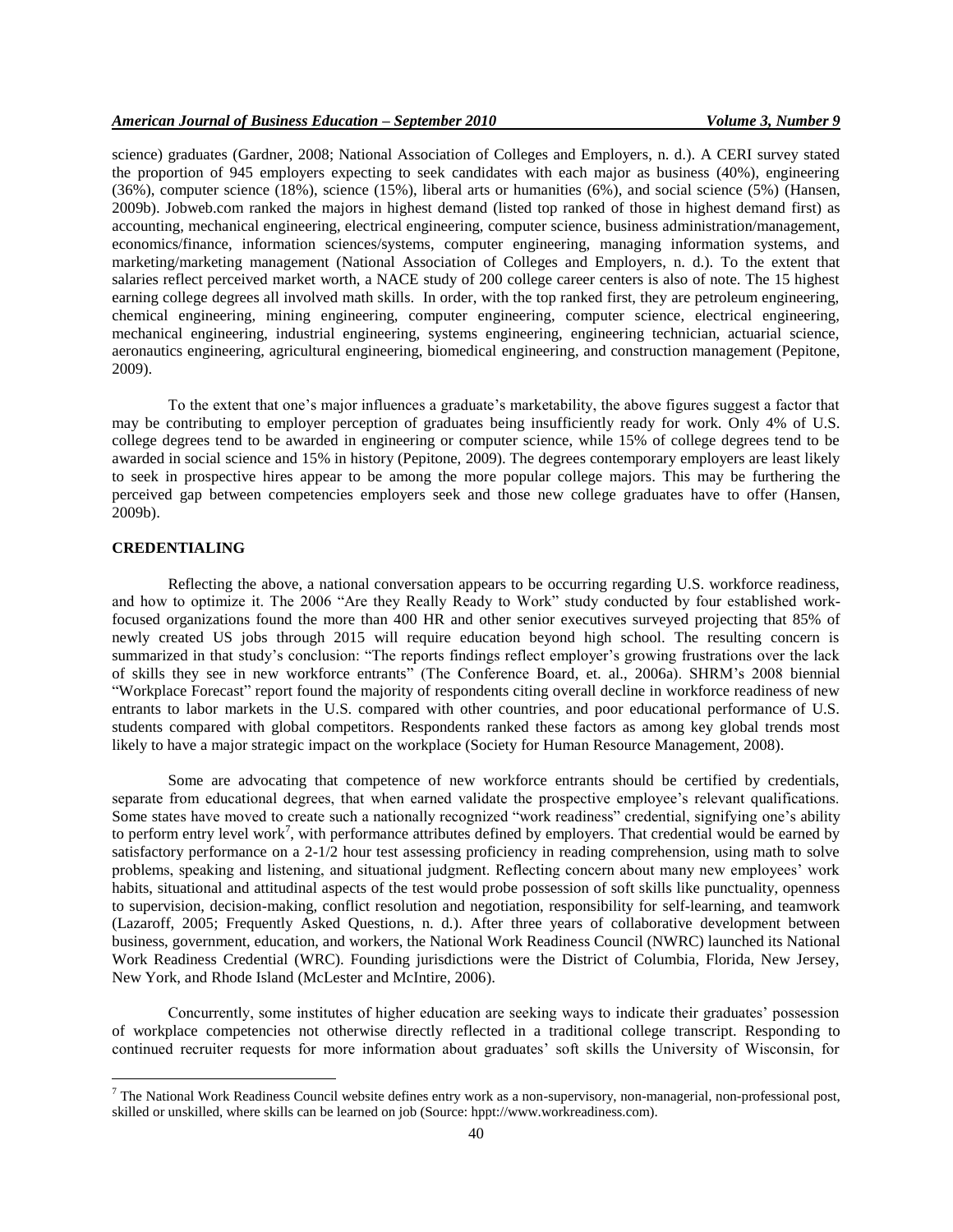instance, has considered creating a "dual transcript" that prospective employers and graduate school admissions committees could receive. One part of that transcript would provide traditional course grades. The other part would assess possession of relevant workplace skills like communication and leadership which might be seen through participation in extracurricular activity/jobs/internships and creative thinking displayed. That this might be well received by employers is signaled by Enterprise Rent-A-Car. One of the largest hirers of college graduates, Enterprise says it would welcome dual transcripts as it has long looked beyond candidate GPA and focused instead on candidate attributes. Enterprise says it wants to know, when hiring, that an applicant has been active in student organizations/athletics/community service, demonstrated leadership, communicated effectively, possessed a strong work ethic, thought on his/her feet, and been flexible (Di Meglio, 2008).

# **LIMITATIONS AND IMPLICATIONS FOR FUTURE RESEARCH**

The uncertain nature of today"s demanding times heightens the importance of identifying workplace competencies new college graduates should possess. The literature, extant studies of various practitioner groups, and primary data reported on above are relatively consistent in reporting that students should possess interpersonal, conceptual, and informational ability, coupled with drive and adaptability. These skills appear to be of durable value, as they appear to be commonly identified despite variance in type of study, respondent group, or moment in time. Ken Kay, President of the Partnership for 21<sup>st</sup> Century Skills expressed the importance of these skills directly: "There isn't a lack of employees that are technically proficient but a lack of employees that can adequately communicate and collaborate, innovate and think critically" (Partnership for 21<sup>st</sup> Century Skills, 2008).

Attitudinal factors ranging from professionalism and work ethic to time management, political savvy, and positive affect are also identified in the research reported on above as important. That they are described somewhat differently in various studies perhaps reflects the perceptual and subjective aspect of attitudinal attributes, which can make their impact all the more complex to positively possess and exhibit. The significance of these attitudinal factors, separate and in addition to the go-to-work skills summarized above, is pinpointed clearly by Hansen: "Hiring decisions clearly focus on skill sets, but firing decision shift to other (attitudinal) concerns" (2009b).

The need to optimally prepare today"s college graduates with the above competencies is continually emphasized within the context of a contemporary workplace that is forecasting workforce deficits in critical competencies. That analytic framework was foundational to the "Are They Really Ready to Work" report, which described it this way: "U.S. companies are competing in an ever-increasing global marketplace where workers must transition from an industrial to a knowledge-based economy. But just as employers need decades of institutional knowledge to meet the challenges of the global business environment, the baby boom generation – the most experienced workers with the greatest knowledge and skills – are retiring" (The Conference Board, et. al., 2006b).

That marketplace transition may account for any disparity between studies in workplace competencies most important for today"s college graduates to have. It may well be, for example, that O"Net data - extensive as it is in collection methodology - is more reflective of skills linked to present jobs, while studies based on responses of HR and hiring managers may be more reflective of future skill deficits prioritized to inoculate against projected absence of. Given this, the attributes identified above as commonly valued would appear to be all the more salient.

It is also constructive to identify any attributes that are strongly identified in some studies but overlooked in others. This may well be a result of differing studies surveying for unique factors. An outlier attribute that surfaces is the impact of education-linked factors: Major/knowledge, GPA, and college graduated from. This may be all the more intricate to address given that prestigious schools are likely to be most selective and thus fewer students can attend them, and that lower tuition at alternate schools may be an overriding attraction to many otherwise qualified students in tight economic times. Attending a college/university accredited by a highly respected accrediting body in one"s field may well thus be a viable alternate strategy for a student; pursuing and receiving such accreditation may well be a parallel strategy for colleges and universities. Regardless, the constructive impact of educators being current on evolving workplace trends and the competencies valued there is a separate and seemingly desirable consideration, as is promoting educational climates that motivate and support high academic performance of students.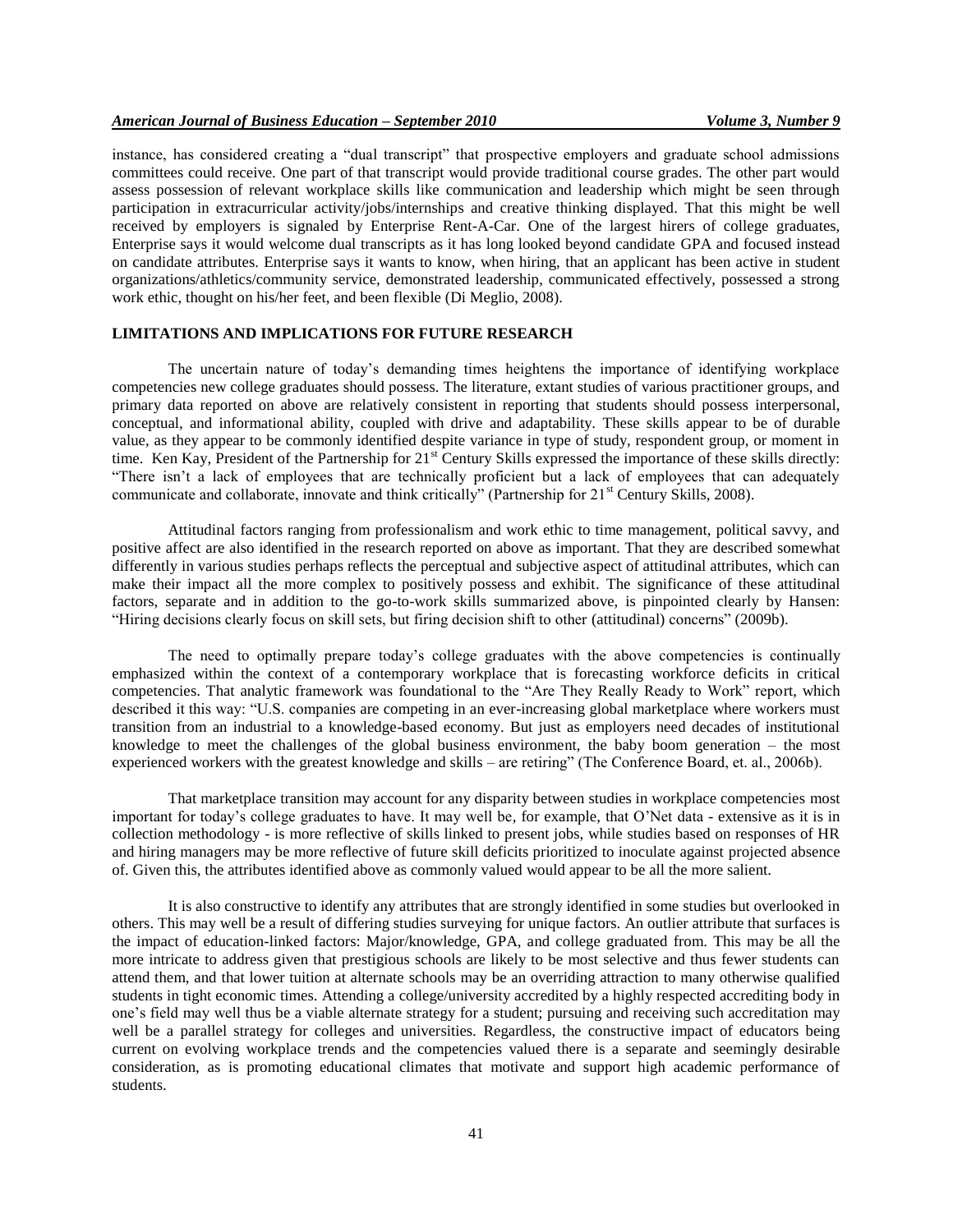# *American Journal of Business Education – September 2010 Volume 3, Number 9*

There appears to be some disconnect in the data reported above, though, about the alignment between need for post- secondary education and workplace trends. Rampell reports that half of the college graduates under the age of 25 are in jobs not requiring a college degree (2009). Perhaps this is a momentary phenomenon reflecting the high unemployment of the Great Recession. The 2006 "Are they Really Ready to Work" report projected that 85% of US jobs created through 2015 will require education beyond high school (The Conference Board, et. al., 2006a). But BLS' more recent 10-year projection of US job openings through 2018 reports only 27.68% requiring an associates degree or higher, and only 22.97% requiring a bachelors degree or higher (BLS, 2009b). This could mean that the Great Recession has negatively impacted need for postsecondary education in the near term, and/or that new jobs are more likely to require more education. Clarifying the number and nature of those jobs would seem to be important in applying the above findings most constructively. But doing so with reliability is complicated by the unusual nature of today"s economy and resulting workplace impacts. Table 15 suggests resulting areas for future research.

#### **Table 15: Areas for Future Research**

| What jobs/fields requiring college education are employers most likely to be seeking to fill through 2020?                  |
|-----------------------------------------------------------------------------------------------------------------------------|
| How should colleges/universities best build skills and attitudes identified as important for their students to have?        |
| Are instructors, credentialed in their teaching/research fields, qualified/interested in helping to build these attributes? |
| Are workplace skills/attitudes best built integrated with or separate from developing academic/technical knowledge?         |
| How can colleges/universities motivate higher academic performance without heightening grade inflation?                     |

#### **CONCLUSION**

Today"s college graduates face an uncertain and demanding job market in which they are likely to encounter evolving skill needs, reduced hiring, and heightened competition from experienced laid off workers and globally available labor. It appears that higher education can be a route through which development of knowledge, skills, and attitude reflective of the contemporary workplace can help optimize that entry. Possession of these attributes may well replace what today"s college graduates might have otherwise encountered as a grave new workplace world, with one that welcomes and utilizes them fully. Inbretsen expressed the resulting route to that reality this way:

*"Employers are looking for candidates who have the right degree and skill-sets necessary for success in the position they are trying to fill. This may appear to be an obvious statement, but many college graduates don't take this basic message to heart. The completion of a degree does not guarantee a job. Employers want to know what you will do for them"* (Ingbretsen, 2009).

## **AUTHOR INFORMATION**

**Susan Eisner** is a Professor of Management at Ramapo College of NJ. Prior to teaching she held key positions in a leading television station, prominent foundation, national political party, and Presidential campaign. Her graduate degree is from Harvard University, where she was an Administration Fellow. Her research/teaching interests include organizational behavior/management, business and society, career building, generational and gender diversity, and pedagogy. She has received the *Thomases Award for Faculty Excellence* (All-College), and the *Outstanding Teacher Award* (Business School). Among listings recognizing her achievements are *Who's Who in the World*, *Who's Who in America*, and *Who's Who Among America's Teachers*.

#### **REFERENCES**

- 1. Ahrens, F. (2010, February 28). Economy watch: Three indicators spell trouble for the recovery. *The Washington Post*, p. G01.
- 2. Andrews, E. (2009, February 7). 598,000 jobs lost as jobless rate hit 7.6% in January. *The New York Times*. Retrieved from [http://www.nytimes.com.](http://www.nytimes.com/)
- 3. Association to Advance Collegiate Schools of Business (AACSB) International. (2007, November 20). AACSB Assurance of learning standards: An interpretation. Retrieved from [http://www.aacsb.edu/accreditation/papers.](http://www.aacsb.edu/accreditation/papers)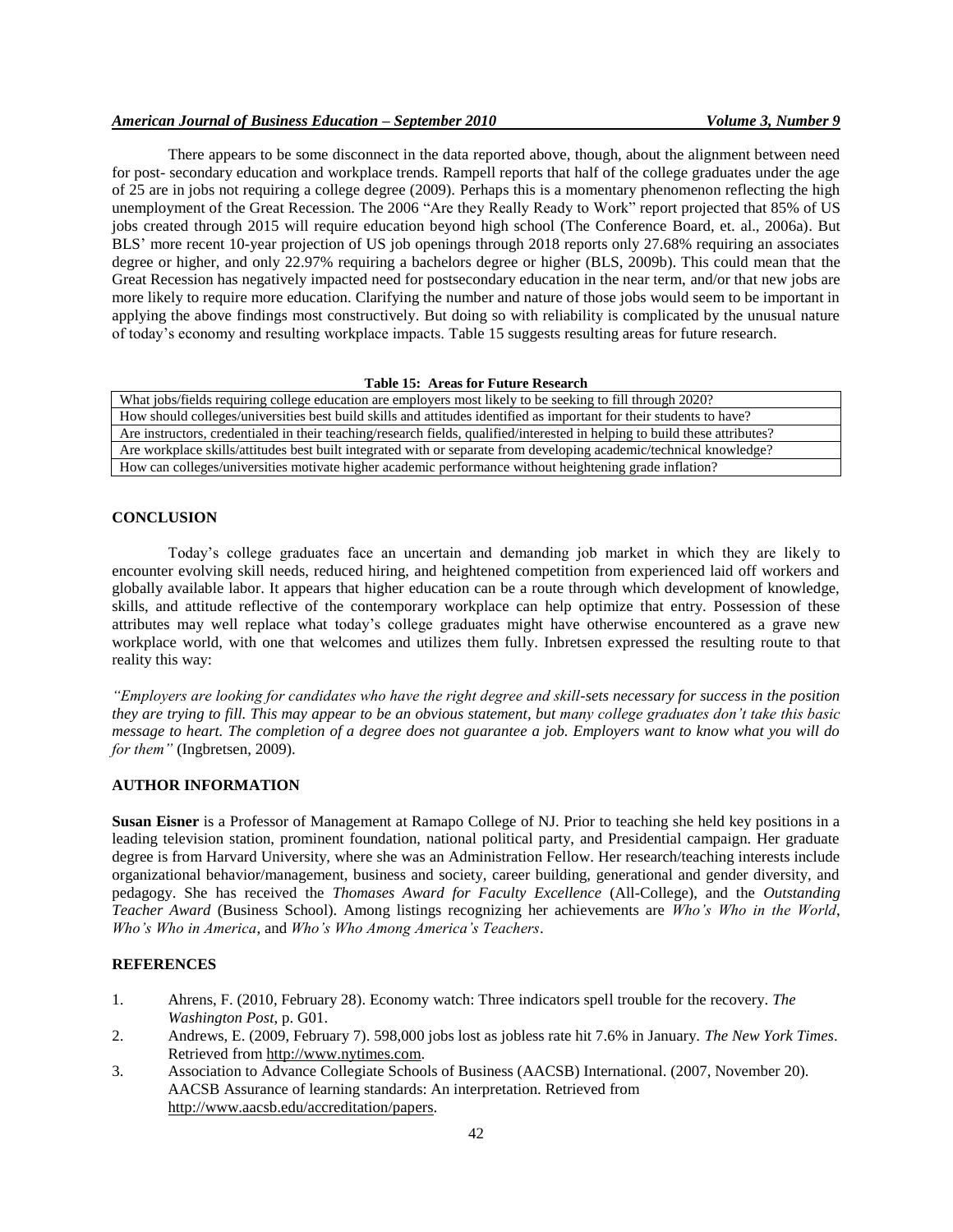- 4. CEO Forum. (2001, June). The CEO forum school technology and readiness report Key building blocks for student achievement in the 21<sup>st</sup> century. Year 4 StaR Report. Retrieved from http:/[/ www.ceoforum.org.](http://www.ceoforum.org/)
- 5. CollegeGrad.com. CollegeGrad.com names top entry-level employers for 2009: Entry-level job opportunities remain stable. (2009, April 21). Press Release. Retrieved from [http://www.collegegrad.com/press/top-employer.shtml.](http://www.collegegrad.com/press/top-employer.shtml)
- 6. CollegeGrad.com. (n. d.). CollegeGrad.com top entry-level employers for 2009. Retrieved (2009, August 18)from [http://www.collegegrad.com/press/topemployers/2009\\_entry\\_level.php.](http://www.collegegrad.com/press/topemployers/2009_entry_level.php.)
- 7. Collegiate Employment Research Institute (CERI). (n. d.). Executive Summary: Recruiting trends 2008- 2009. East Lansing MI: Michigan State University. Retrieved from [http://www.ceri.msu.edu/.](http://www.ceri.msu.edu/)
- 8. Collegiate Employment Research Institute (CERI) and Michigan State University (MSU) Career Services Network with MonsterTRAK and Monster Intelligence. (n. d.). Recruiting trends 2007-2008. East Lansing MI: Michigan State University. Retrieved from [http://www.ceri.msu.edu/.](http://www.ceri.msu.edu/)
- 9. Di Meglio, F. (2008, February 21). A transcript for soft skills. *Business Week*. Retrieved from [http://www.businessweek.com.](http://www.businessweek.com/)
- 10. Economic Policy Institute (EPI). (2009, September 7). Labor day by the numbers. EIP Fact Sheet. Washington D.C.: Economic Policy Institute. Retrieved from [http://www.epi.org.](http://www.epi.org/)
- 11. Essential workplace skills for college grads. (n. d.). Yahoo!hotjobs. Retrieved (2009, August 19) from [http://hotjobs.yahool.com/jobseeker.](http://hotjobs.yahool.com/jobseeker)
- 12. Frequently asked questions (FAQ"s): Ready, willing, and capable. (n. d.). National Work Readiness Council Website (NWRC). Retrieved (2008, December 10) from [http://workreadiness.com/faqs.html.](http://workreadiness.com/faqs.html)
- 13. Gardner, P. (2008, November 20). Graduates will face fierce competition in the job front. College Employment Research Institute (CERI). East Lansing MI: Michigan State University. Retrieved from [http://news.msu.edu.](http://news.msu.edu/)
- 14. Glover, L. (2009, July 20). Finding a job: Job search tips for a jobless recovery. *Business Week*. Retrieved from [http://www.businessweek.com.](http://www.businessweek.com/)
- 15. Goodman, P. (2009, September 27). U.S. job seekers exceed openings by record ratio. *The New York Times*. Retrieved from [http://www.nytimes.com.](http://www.nytimes.com/)
- 16. Gopal, P. (2008, August 7). Which college grads earn the most? *Business Week*. Retrieved from [http://www.businessweek.com.](http://www.businessweek.com/)
- 17. Hansen, F. (2009a, May). Enterprise"s recruiting model transforms interns into managers. Workforce Management Online. Retrieved from [http://www.workforce.com.](http://www.workforce.com/)
- 18. Hansen, F. (2009b, March). Recruiters still courting college grads, but signing fewer new hires. WorkforceManagement Online. Retrieved from [http://www.workforce.com.](http://www.workforce.com/)
- 19. Ingbretsen, R. (2009, February 10). What employers really look for when hiring a college graduate in 2009. Enzine Articles. Retrieved from [http://enzinearticles.com.](http://enzinearticles.com/)
- 20. Kleinfield, N. (2009, October 11). Jobs wanted, any jobs at all. *The New York Times*. Retrieved from [http://www.nytimes.com.](http://www.nytimes.com/)
- 21. Koncz, A., and Collins, M. (2007, December 5). Perfect job candidate pairs communication skills with strong work ethic. NACE Web Press Release: News for Media Professionals. Bethlehem PA: National Association of Colleges and Employers (NACE). Retrieved from [http://www.naceweb.org.](http://www.naceweb.org/)
- 22. Lazaroff, L. Workforce needs polish, U.S. businesses declare; "Soft skills" such as punctuality lacking, employers, unions say. (2005, April 10). *Chicago Tribune*, p. 1.10.
- 23. Leonhardt, D. (2009, November 7). Broader measure of U.S. unemployment stands at 17.5%. *The New York Times*. Retrieved fro[m http://www.nytimes.com.](http://www.nytimes.com/)
- 24. Lyons, L. (2003, August 26). Which skills hold the secret to success at work? Part II. The Gallup Organization. Retrieved from Gallup Brain database and [http://www.gallup.com.](http://www.gallup.com/)
- 25. McLester, S., and McIntire, T. (2006, November 15). The workforce readiness crisis: We"re not turning out employable graduates nor maintaining our position as a global competitor. Why? Technology & Learning. Retrieved from [http://www.techlearning.com.](http://www.techlearning.com/)
- 26. National Association of Colleges and Employers (NACE). (n.d.). How you fit into the tight job market: Job outlook 2009. (n. d.). Jobweb. Retrieved (2009, August 19) from [http://www.jobweb.org/studentarticles.](http://www.jobweb.org/studentarticles)
- 27. New York State Department of Labor (NYS DOL). (n. d.) National work readiness credential launch in September 2006. Retrieved (2008, December 10) from [http://www.labor.state.ny.us/worforcepartners.](http://www.labor.state.ny.us/worforcepartners)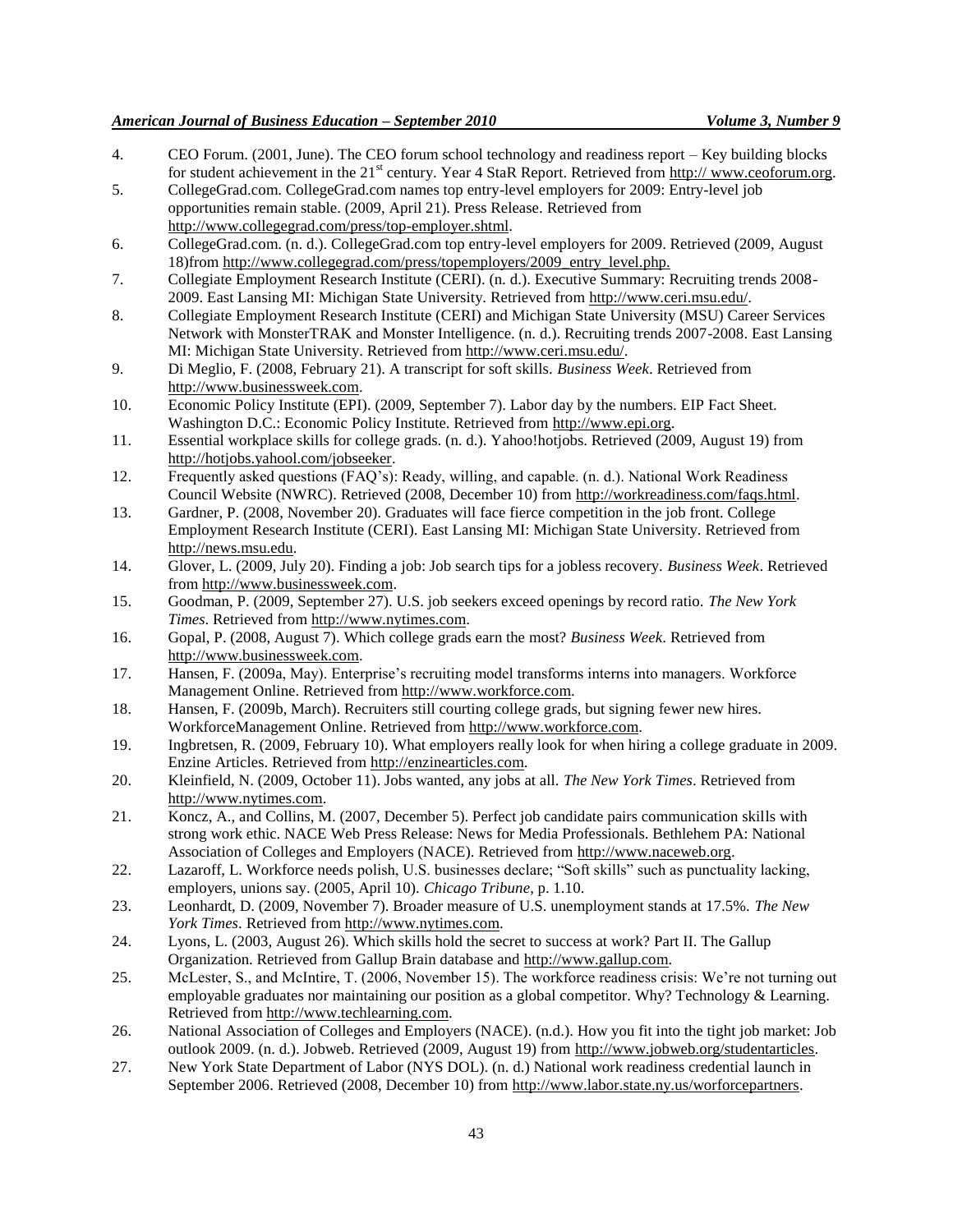- 28. Norris, F. (2009, October 4). The jobs news gets worse. *The New York Times Week in Review*. Retrieved from [http://www.nytimes.com.](http://www.nytimes.com/)
- 29. Occupational Information Network (O"Net) Resource Center. (n.d.). Retrieved (2008, December 18) at <http://onetcenter.org/overview.html> an[d http://online/onetcenter.org/skills/.](http://online/onetcenter.org/skills/)
- 30. Owens, D. (2009, April). College recruiting in a downturn. *HR Magazine*. 54, 4, pp. 51-54.
- 31. Partnership for  $21<sup>st</sup>$  Century Skills. (2008, September 10). Report identifies inherent link between a  $21<sup>st</sup>$  century education system and economic success. Press Release. Retrieved fro[m http://www.21centuryskills.org.](http://www.21centuryskills.org/)
- 32. Pepitone, J. (2009, July 24). The most lucrative college degrees. CNNMoney.com. Retrieved from [http://finance.yahoo.com/college-education/article.](http://finance.yahoo.com/college-education/article)
- 33. Rampell, C. (2009, September 5). Teenage jobless rate reaches record high. *The New York Times*. Retrieved from [http://www.nytimes.com.](http://www.nytimes.com/)
- 34. Saxena, A. (2006, January 9). Mastering the art of office politics. *The Gallup Organization*. Retrieved from Gallup Brain database and [http://www.gallup.com.](http://www.gallup.com/)
- 35. Schwartz, N. (2010, March 16). Tight credit seen as corporate debts come due. *The New York Times*, p. A1.
- 36. Secretary"s Commission on Achieving Necessary Skills. (1990, September 14). Identifying and describing the skills necessary for work. Exhibit 1. Washington D.C.: U.S. Department of Labor. Retrieved (2008, August 28) from [http://www.dol.gov.](http://www.dol.gov/)
- 37. Shin, A. (2009, January 4). College degree no shield as more jobs are slashed. *The Washington Post*. Retrieved from [http://www.washingtonpost.com.](http://www.washingtonpost.com/)
- 38. Society for Human Resource Management (SHRM). (2008, June). SHRM workplace forecast. Retrieved from [http://www.shrm.org.](http://www.shrm.org/)
- 39. Society for Human Resource Management (SHRM) and *Wall Street Journal* (WSJ).com Careers. (2008, June). Critical skills needs and resources for the changing workforce. Retrieved from [http://www.shrm.org./resources/surveys\\_published.](http://www.shrm.org./resources/surveys_published)
- 40. Tanyel, F., Mitchell, M., and McAlum, H. (1999, September/October). The skill set for new business school graduates: Do prospective employers and university faculty agree? *Journal of Education for Business*, 75, 1, pp. 33-37.
- 41. The Conference Board. (2006, October 2). Most young people entering the U.S. workforce lack critical skills essential for success. Retrieved from [http://www.conferenence-board.org.](http://www.conferenence-board.org/)
- 42. The Conference Board, Partnership for 21<sup>st</sup> Century Skills, Corporate Voices for Working Families, and Society for Human Resource Management. (2006a, October 2). Are they really ready to work? Retrieved from [http://www.21stcenturyskills.org.](http://www.21stcenturyskills.org/)
- 43. The Conference Board, Partnership for 21<sup>st</sup> Century Skills, Corporate Voices for Working Families, and Society for Human Resource Management. (2006b). Key findings: Are they really ready to work? Retrieved from [http://www.21stcenturyskills.org.](http://www.21stcenturyskills.org/)
- 44. Tullier, M. (n.d.). The skills you have and the skills they want. MonsterTRAK.com. Retrieved (2008, November 20) from [http://www.monstertrak.com/career-guide/job-interview-tips/skills.](http://www.monstertrak.com/career-guide/job-interview-tips/skills)
- 45. Uhalde, R., and Strohl, J., with Simkins, Z. (2006, December). America in the global economy A background paper for the New Commission on the Skills of the American Workforce. Washington D.C.: National Center on Education and the Economy (NCEE).
- 46. U.S. Bureau of Labor Statistics (BLS). (2009a, April 1). Education levels and unemployment at the end of 2008. (2009, April 1). TED: The Editors Desk. Washington D.C.: U.S. Department of Labor. Retrieved from [http://www.bls.gov.](http://www.bls.gov/)
- 47. U.S. Bureau of Labor Statistics (BLS). (2009b, November). Employment outlook: 2008-2018; Occupational employment projections to 2018. *Monthly Labor Review*. Washington D.C.: U.S. Department of Labor.Retrieved from [http://www.bls.gov.](http://www.bls.gov/)
- 48. U.S. Bureau of Labor Statistics (BLS). (2010, January 8). Employment situation summary. Economics News Release. Washington D.C.: U.S. Department of Labor. Retrieved from [http://www.BLS.gov.](http://www.bls.gov/)
- 49. U.S. Bureau of Labor Statistics (BLS). (2009c. October 2). The employment situation September 2009. Employment Situation Summary. Washington D.C.: U.S. Department of Labor. Retrieved from [http://www.data.bls.gov.](http://www.data.bls.gov/)
- 50. What college grads can expect out of the job market. (2009, February 26?). CNBC.com. Retrieved from [http://www.cnbc.com.](http://www.cnbc.com/)
- 51. Willis, B., and Schlissermann, C. (2010, January 9). Shrinking U.S. labor force keeps unemployment rate from rising. *Business Week*. Retrieved fro[m http://www.businessweek.com.](http://www.businessweek.com/)
- 52. Zupek, R. (n.d). 25 employers hiring the class of 2009. Careerbuilder.com. Retrieved (2009, August 19) from [http://www.careerbuilder.com.](http://www.careerbuilder.com/)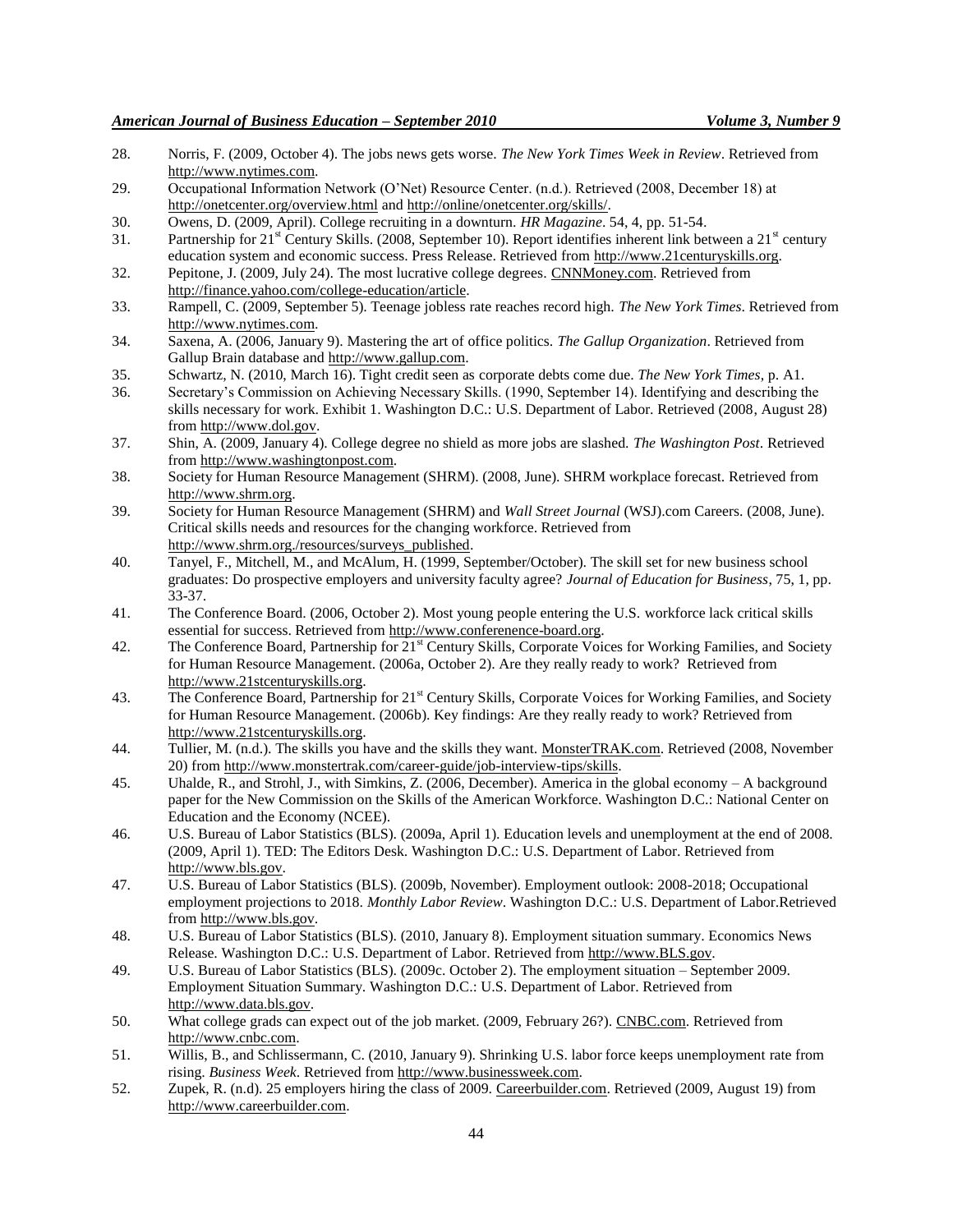# **APPENDIX A.**

|     | Employer                     | Major/<br><b>Degree</b> | <b>GPA</b>     | <b>College</b><br><b>Degree</b><br>From | <b>Interned</b> | Interviewing/<br>Communication | Computer<br><b>Skill</b> | <b>Personal</b><br>Appearance | Other                           |
|-----|------------------------------|-------------------------|----------------|-----------------------------------------|-----------------|--------------------------------|--------------------------|-------------------------------|---------------------------------|
| 1.  | Verizon<br>Wireless          | $\overline{7}$          | $\overline{4}$ | 6                                       | 3               | 1                              | $\overline{2}$           | 5                             | 8                               |
| 2.  | Enterprise<br>Rent-A-<br>Car | 5                       | $\overline{7}$ | 8                                       | $\mathbf{1}$    | $\overline{2}$                 | 6                        | $\overline{4}$                | 3<br>Lead-<br>ership            |
| 3.  | <b>IRS</b>                   | $\overline{2}$          | 3              | $\mathbf{1}$                            | $\overline{4}$  | 6                              | 5                        | $\overline{7}$                | $\,8\,$                         |
| 4.  | Progressive<br>Insurance     | 2                       | 3              | 1                                       | $\overline{4}$  | 6                              | 5                        | $\overline{7}$                | 8                               |
| 5.  | <b>DDP</b><br>Holdings       | $\overline{2}$          | 3              | $\mathbf{1}$                            | $\overline{4}$  | 6                              | 5                        | $\overline{7}$                | 8                               |
| 6.  | Teach For<br>America         | 5                       | $\overline{c}$ | 6                                       | $\overline{4}$  | 3                              | $\overline{7}$           | 8                             | $\mathbf{1}$<br>Lead-<br>ership |
| 7.  | AT&T                         | $\overline{2}$          | 1              | 3                                       | 5               | $\overline{4}$                 | 6                        | $\overline{7}$                | 8                               |
| 8.  | Deloitte $\&$<br>Touche      | $\overline{2}$          | 3              | 1                                       | $\overline{4}$  | 6                              | 5                        | $\overline{7}$                | 8                               |
| 9.  | Hertz                        | $\overline{2}$          | 3              | $\mathbf{1}$                            | $\overline{4}$  | 6                              | 5                        | $\overline{7}$                | 8                               |
| 10. | <b>FBI</b>                   | $\overline{2}$          | 3              | $\mathbf{1}$                            | $\overline{4}$  | 6                              | 5                        | $\overline{7}$                | 8                               |
| 11. | $\&$<br>Ernst<br>Young       | $\mathbf{1}$            | $\overline{2}$ | 6                                       | $\overline{4}$  | 3                              | 5                        | $\overline{7}$                | 8                               |
| 12. | <b>KPMG</b>                  | $\mathbf{1}$            | $\overline{2}$ | 3                                       | 5               | $\overline{4}$                 | $\overline{7}$           | 6                             | 8                               |
| 13. | Boeing                       | $\overline{2}$          | 3              | $\mathbf{1}$                            | $\overline{4}$  | 6                              | 5                        | $\overline{7}$                | 8                               |
| 14. | Lock-heed<br>Martin          | $\mathbf{1}$            | $\overline{2}$ | $\overline{4}$                          | 3               | 6                              | $\overline{7}$           | 8                             | 5<br>Team<br>Work               |
|     | 15. Wal-greens               | 2                       | 3              | 1                                       | 4               | 6                              | 5                        | $\overline{7}$                | 8                               |

**Candidate Characteristics Ranked 1 Low To 8 High By 15 Top Entry Level Employers**

Data from CollegeGrad.com, n. d., retrieved 2009, August 18, from

[http://www.collegegrad.com/press/topemployers/2009\\_entry\\_level.php\).](http://www.collegegrad.com/press/topemployers/2009_entry_level.php).)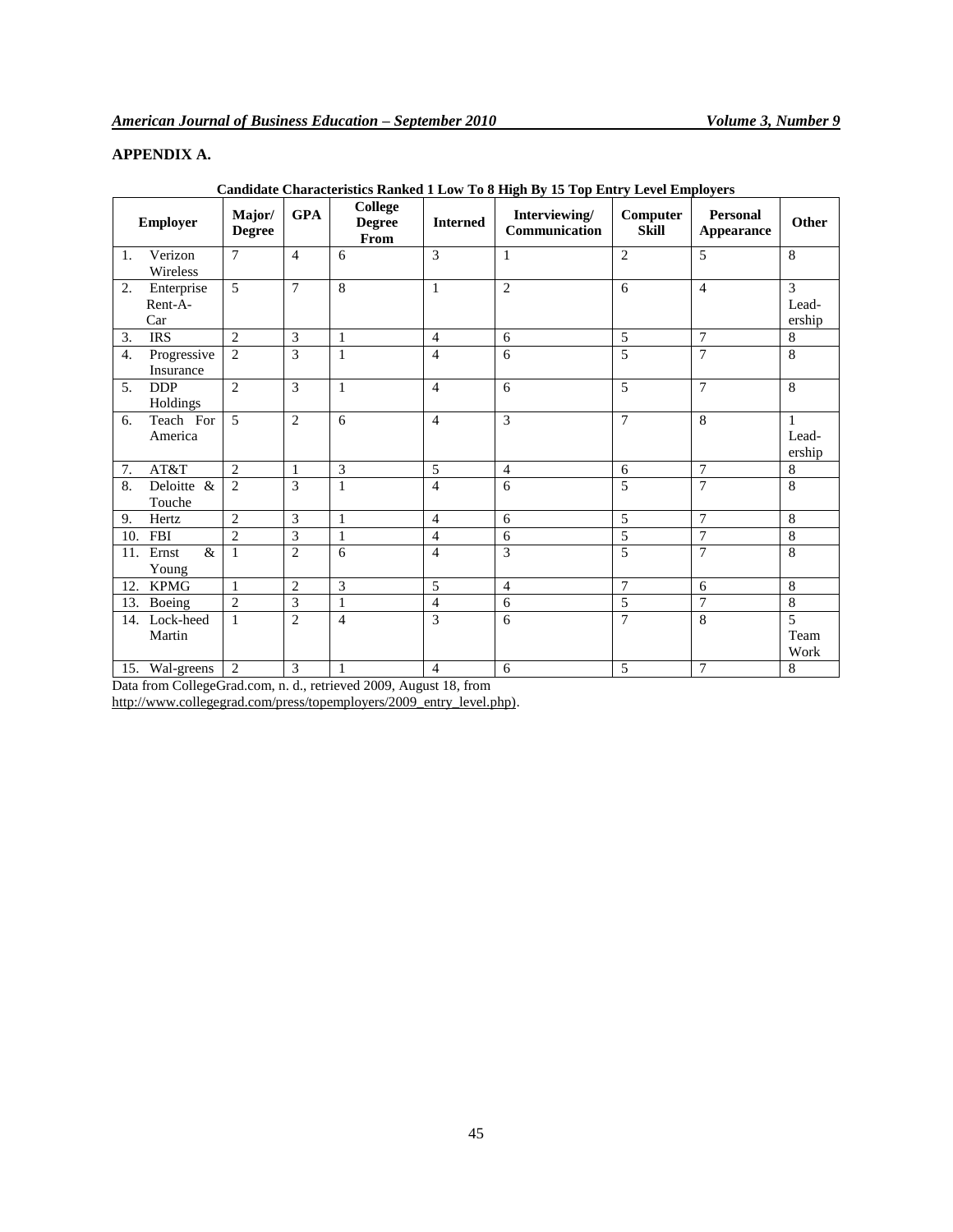# **APPENDIX B.**

|                            | 1                       | 2              |                     | 4           | 5              | 6 | 7           | 8              | 9 | 10        | 11          | 12             | 13          |
|----------------------------|-------------------------|----------------|---------------------|-------------|----------------|---|-------------|----------------|---|-----------|-------------|----------------|-------------|
|                            | Vary with position      | $\overline{Y}$ | 3<br>$\overline{Y}$ |             | $\overline{Y}$ |   |             | $\overline{Y}$ |   |           | Y           |                |             |
| Allstate                   |                         |                |                     |             |                |   |             |                |   |           |             |                |             |
| (Insurance)                |                         |                |                     |             |                |   |             |                |   |           |             |                |             |
| Arcadis                    | Knows field             | $\overline{Y}$ |                     |             |                |   | Y           |                |   | In        |             |                | Related     |
| (Engineering)              |                         |                |                     |             |                |   |             |                |   | academic  |             |                | internship  |
|                            |                         |                |                     |             |                |   |             |                |   | activity  |             |                |             |
| Cbeyond                    |                         | Y              | Y                   | Y           | Y              |   |             |                |   |           |             | Y              |             |
| (Technology)               |                         |                |                     |             |                |   |             |                |   |           |             |                |             |
| *14: Professional          |                         |                |                     |             |                |   |             |                |   |           |             |                |             |
| <b>DISH Network</b>        | Intelligence            |                | Y                   | Y           |                | Y |             |                |   |           |             | Y              |             |
| (TV Entertainment)         |                         |                |                     |             |                |   |             |                |   |           |             |                |             |
| <b>GEICO</b>               | Good grades; major in   | Y              |                     | $\mathbf Y$ |                | Y |             | Y              |   | Potential | Y           |                |             |
| (Insurance/                | business, liberal arts, |                |                     |             |                |   |             |                |   |           |             |                |             |
| <b>Financial Services)</b> | computer science, or    |                |                     |             |                |   |             |                |   |           |             |                |             |
|                            | math                    |                |                     |             |                |   |             |                |   |           |             |                |             |
| <b>GMAC</b>                | High performer          |                | Y                   |             |                |   | Y           | Y              | Y | Y         | Y           |                |             |
| (Finance/Banking)          |                         |                |                     |             |                |   |             |                |   |           |             |                |             |
|                            |                         |                |                     |             |                |   |             |                |   |           |             |                |             |
| *14: Embrace               |                         |                |                     |             |                |   |             |                |   |           |             |                |             |
| diversity                  |                         |                |                     |             |                |   |             |                |   |           |             |                |             |
| Harris (IT and             | GPA 2.8+:               | Y              | Y                   |             |                |   |             |                |   |           |             |                |             |
| Communication)             | regionally accredited   |                |                     |             |                |   |             |                |   |           |             |                |             |
| Kaplan Higher Ed           |                         |                |                     | Y           |                |   |             |                |   |           |             |                |             |
| (Education)                |                         |                |                     |             |                |   |             |                |   |           |             |                |             |
| The Kruger                 | Excellence              | Y              |                     | Y           | Y              | Y |             |                |   |           |             |                |             |
| Company                    |                         |                |                     |             |                |   |             |                |   |           |             |                |             |
| (Grocery/Retail)           |                         |                |                     |             |                |   |             |                |   |           |             |                |             |
| *14: Well rounded          |                         |                |                     |             |                |   |             |                |   |           |             |                |             |
| Maxim Healthcare           |                         |                | Y                   | Y           |                | Y |             |                |   |           |             |                |             |
| <b>Services</b>            |                         |                |                     |             |                |   |             |                |   |           |             |                |             |
| (Healthcare)               |                         |                |                     |             |                |   |             |                |   |           |             |                |             |
| Perot Systems              |                         | Y              | Y                   |             | Y              |   |             |                | Y |           | Y           |                | Health-     |
|                            |                         |                |                     |             |                |   |             |                |   |           |             |                |             |
| (TT)                       |                         |                |                     |             |                |   |             |                |   |           |             |                | care or IT  |
| *14: Has company           |                         |                |                     |             |                |   |             |                |   |           |             |                |             |
| values/principles          |                         |                |                     |             |                |   |             |                |   |           |             |                |             |
| <b>Quest Diagnostics</b>   | Strong background       |                | Y                   |             |                |   | Y           |                |   |           |             |                |             |
| (Healthcare)               |                         |                |                     |             |                |   |             |                |   |           |             |                |             |
| *14: Desire/ability        |                         |                |                     |             |                |   |             |                |   |           |             |                |             |
| to learn, work             |                         |                |                     |             |                |   |             |                |   |           |             |                |             |
| independently              |                         |                |                     |             |                |   |             |                |   |           |             |                |             |
| Rite Aid                   | All majors              | Y              | Y                   |             |                | Y |             |                | Y | Y         |             | Y              |             |
| Corporation                |                         |                |                     |             |                |   |             |                |   |           |             |                |             |
| (Retail Pharmacy)          |                         |                |                     |             |                |   |             |                |   |           |             |                |             |
| Robert Bosch               | GPA 3-3.2+;             | $\overline{Y}$ |                     |             |                |   |             |                |   |           |             |                | Up to 3     |
| (Technology and            | electrical/mechanical   |                |                     |             |                |   |             |                |   |           |             |                | years       |
| Services)                  | engineering, finance,   |                |                     |             |                |   |             |                |   |           |             |                | full-time   |
| *14:Geographically         | accounting, HR,         |                |                     |             |                |   |             |                |   |           |             |                |             |
| mobile                     | sales/marketing, or     |                |                     |             |                |   |             |                |   |           |             |                |             |
|                            | supply chain majors     |                |                     |             |                |   |             |                |   |           |             |                |             |
|                            |                         | $\mathbf Y$    | $\mathbf Y$         | $\mathbf Y$ | $\mathbf Y$    |   | $\mathbf Y$ | $\mathbf Y$    |   |           | $\mathbf Y$ |                |             |
| <b>Ryder Systems</b>       |                         |                |                     |             |                |   |             |                |   |           |             |                |             |
| (Transportation)           |                         |                |                     |             |                |   |             |                |   |           |             |                |             |
| Sabre Holdings             |                         |                | $\overline{Y}$      |             | $\overline{Y}$ |   |             |                |   |           |             | $\overline{Y}$ | $\mathbf Y$ |
| (TT)                       |                         |                |                     |             |                |   |             |                |   |           |             |                |             |

# **Qualities\* 25 Companies (Noting Industry Of Each) Hiring 2009 College Graduates Consider**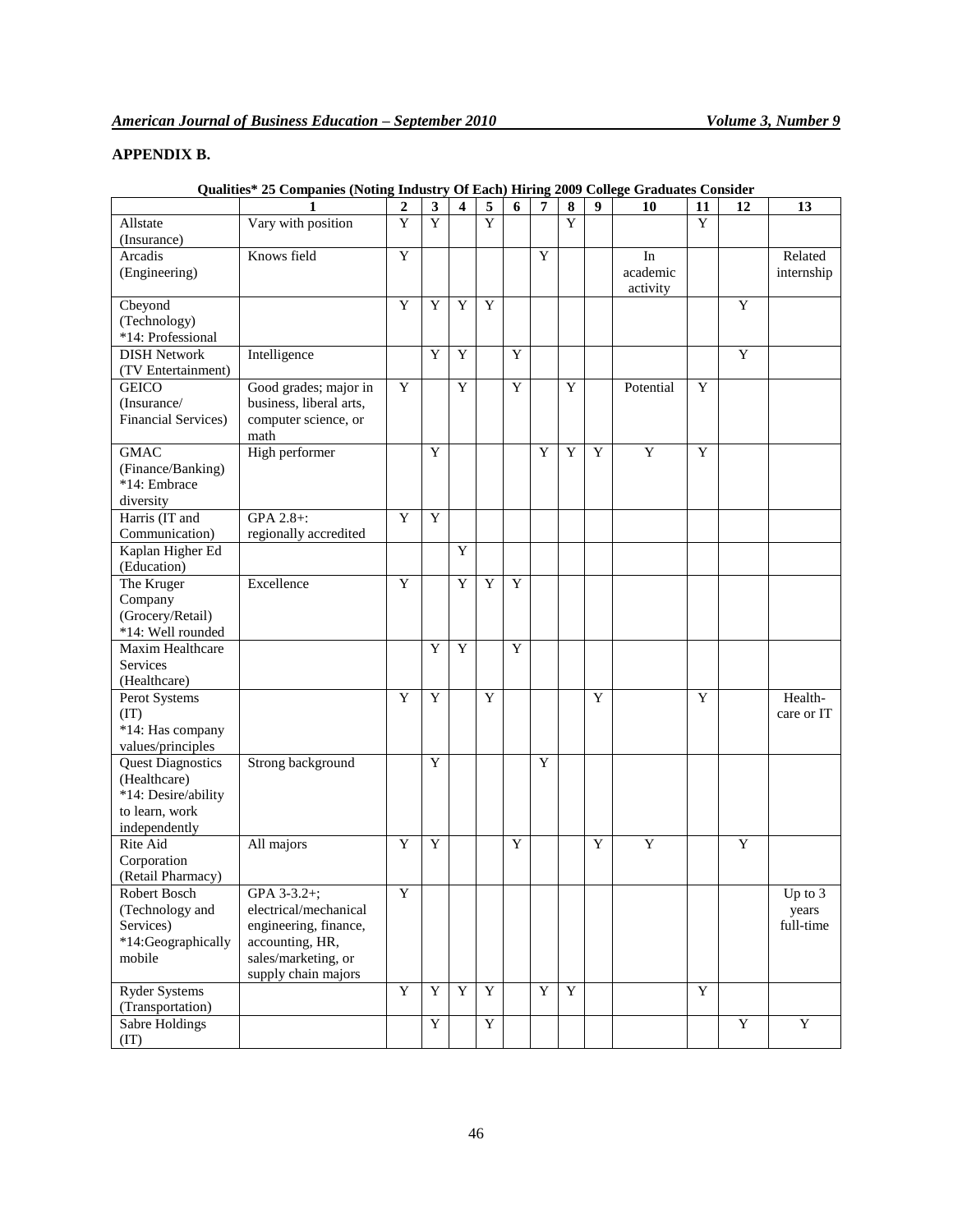|                                                                                                                                                                                                                                | 1                       | $\overline{2}$   | 3 | $\overline{\mathbf{4}}$ | 5           | 6      | 7      | 8                       | 9 | 10             | 11 | 12 | 13       |
|--------------------------------------------------------------------------------------------------------------------------------------------------------------------------------------------------------------------------------|-------------------------|------------------|---|-------------------------|-------------|--------|--------|-------------------------|---|----------------|----|----|----------|
| Sara Lee (Food/                                                                                                                                                                                                                |                         |                  |   | $\overline{Y}$          |             |        |        |                         |   |                |    |    |          |
| Beverage)                                                                                                                                                                                                                      |                         |                  |   |                         |             |        |        |                         |   |                |    |    |          |
| Shell Oil Company                                                                                                                                                                                                              | $3.2+$                  |                  |   |                         | Y           |        |        | $\overline{Y}$          |   |                | Y  | Y  |          |
| (Oil/Gas)                                                                                                                                                                                                                      |                         |                  |   |                         |             |        |        |                         |   |                |    |    |          |
| *14: Achievements                                                                                                                                                                                                              |                         |                  |   |                         |             |        |        |                         |   |                |    |    |          |
| The Sherwin-                                                                                                                                                                                                                   | <b>Bachelors Degree</b> |                  |   |                         |             |        |        |                         | Y | $\overline{Y}$ |    |    | Customer |
| Williams Company                                                                                                                                                                                                               |                         |                  |   |                         |             |        |        |                         |   |                |    |    | service  |
| (Other)                                                                                                                                                                                                                        |                         |                  |   |                         |             |        |        |                         |   |                |    |    | or sales |
| *14: Willing to                                                                                                                                                                                                                |                         |                  |   |                         |             |        |        |                         |   |                |    |    |          |
| relocate to advance                                                                                                                                                                                                            |                         |                  |   |                         |             |        |        |                         |   |                |    |    |          |
| Sodexo                                                                                                                                                                                                                         |                         | Y                |   | Y                       |             |        | Y      |                         | Y |                |    |    |          |
| (Hospitality/                                                                                                                                                                                                                  |                         |                  |   |                         |             |        |        |                         |   |                |    |    |          |
| Contract)                                                                                                                                                                                                                      |                         |                  |   |                         |             |        |        |                         |   |                |    |    |          |
| *14: Knowledge of                                                                                                                                                                                                              |                         |                  |   |                         |             |        |        |                         |   |                |    |    |          |
| finance/business                                                                                                                                                                                                               |                         |                  |   |                         |             |        |        |                         |   |                |    |    |          |
| Sun Microsystems                                                                                                                                                                                                               | Computer science and    |                  |   |                         |             |        |        |                         |   |                |    |    |          |
| (Network                                                                                                                                                                                                                       | electrical engineering  |                  |   |                         |             |        |        |                         |   |                |    |    |          |
| Infrastructure)                                                                                                                                                                                                                |                         |                  |   |                         |             |        |        |                         |   |                |    |    |          |
| *14: Balance                                                                                                                                                                                                                   |                         |                  |   |                         |             |        |        |                         |   |                |    |    |          |
| academics.                                                                                                                                                                                                                     |                         |                  |   |                         |             |        |        |                         |   |                |    |    |          |
| internship, and                                                                                                                                                                                                                |                         |                  |   |                         |             |        |        |                         |   |                |    |    |          |
| extracurricular                                                                                                                                                                                                                |                         |                  |   |                         |             |        |        |                         |   |                |    |    |          |
| Tyson Foods Inc.                                                                                                                                                                                                               | Animal science, food    |                  |   |                         |             |        |        |                         |   |                |    |    |          |
| (Food Services)                                                                                                                                                                                                                | science, business, or   |                  |   |                         |             |        |        |                         |   |                |    |    |          |
| *14: Diverse,                                                                                                                                                                                                                  | IT majors               |                  |   |                         |             |        |        |                         |   |                |    |    |          |
|                                                                                                                                                                                                                                |                         |                  |   |                         |             |        |        |                         |   |                |    |    |          |
|                                                                                                                                                                                                                                |                         |                  |   |                         |             |        |        |                         |   |                |    |    |          |
|                                                                                                                                                                                                                                |                         |                  |   |                         |             |        |        |                         |   |                |    |    |          |
|                                                                                                                                                                                                                                |                         |                  |   |                         |             |        |        |                         |   |                |    |    |          |
|                                                                                                                                                                                                                                |                         |                  |   |                         |             |        |        |                         |   |                |    |    |          |
|                                                                                                                                                                                                                                |                         |                  |   |                         |             |        |        |                         |   |                |    |    |          |
|                                                                                                                                                                                                                                |                         |                  |   |                         |             |        |        |                         |   |                |    |    |          |
|                                                                                                                                                                                                                                |                         |                  |   |                         |             |        |        |                         |   |                |    |    |          |
|                                                                                                                                                                                                                                |                         |                  |   |                         |             |        |        |                         |   |                |    |    |          |
|                                                                                                                                                                                                                                |                         |                  |   |                         |             |        |        |                         |   |                |    |    |          |
|                                                                                                                                                                                                                                |                         |                  |   |                         |             |        |        |                         |   |                |    |    |          |
| transferable skills<br><b>United Health</b><br>Group (Heathcare)<br><b>Weichert Realtors</b><br>(Rear Estate)<br>Whirlpool<br>Corporation<br>(Manufacturing,<br>durable goods,<br>consumer<br>products)<br>*14: Results record | Smart                   | Y<br>$\mathbf Y$ | Y | Y                       | Y<br>Y<br>Y | Y<br>Y | Y<br>Y | $\overline{\mathrm{Y}}$ | Y | $\overline{Y}$ |    |    |          |

### **Appendix B. continued**

Data from Zupek, n.d., retrieved 2009, August 19, fro[m http://www.careerbuilder.com.](http://www.careerbuilder.com/)

\* Appendix B Legend: Qualities

- 1. Educational-linked<br>2. Communication (ve
- 2. Communication (verbal and written)<br>3. Work ethic (includes responsibility, i
- 3. Work ethic (includes responsibility, initiative, time management, discipline, persistence, achieve results)
- 4. Drive (includes career focus, self-motivation, open to change, energy, competitiveness)
- 5. Interpersonal/teamwork
- 6. Customer-focus/sales-minded
- 7. Flexible/adaptable
- 8. Computer
- 9. Ethical<br>10. Leaders
- Leadership
- 11. Problem-solving/analytical/strategic thinker
- 12. Entrepreneurial/ideas
- 13. Work experience
- 14. Other qualities (if reported, listed under the company's name\*)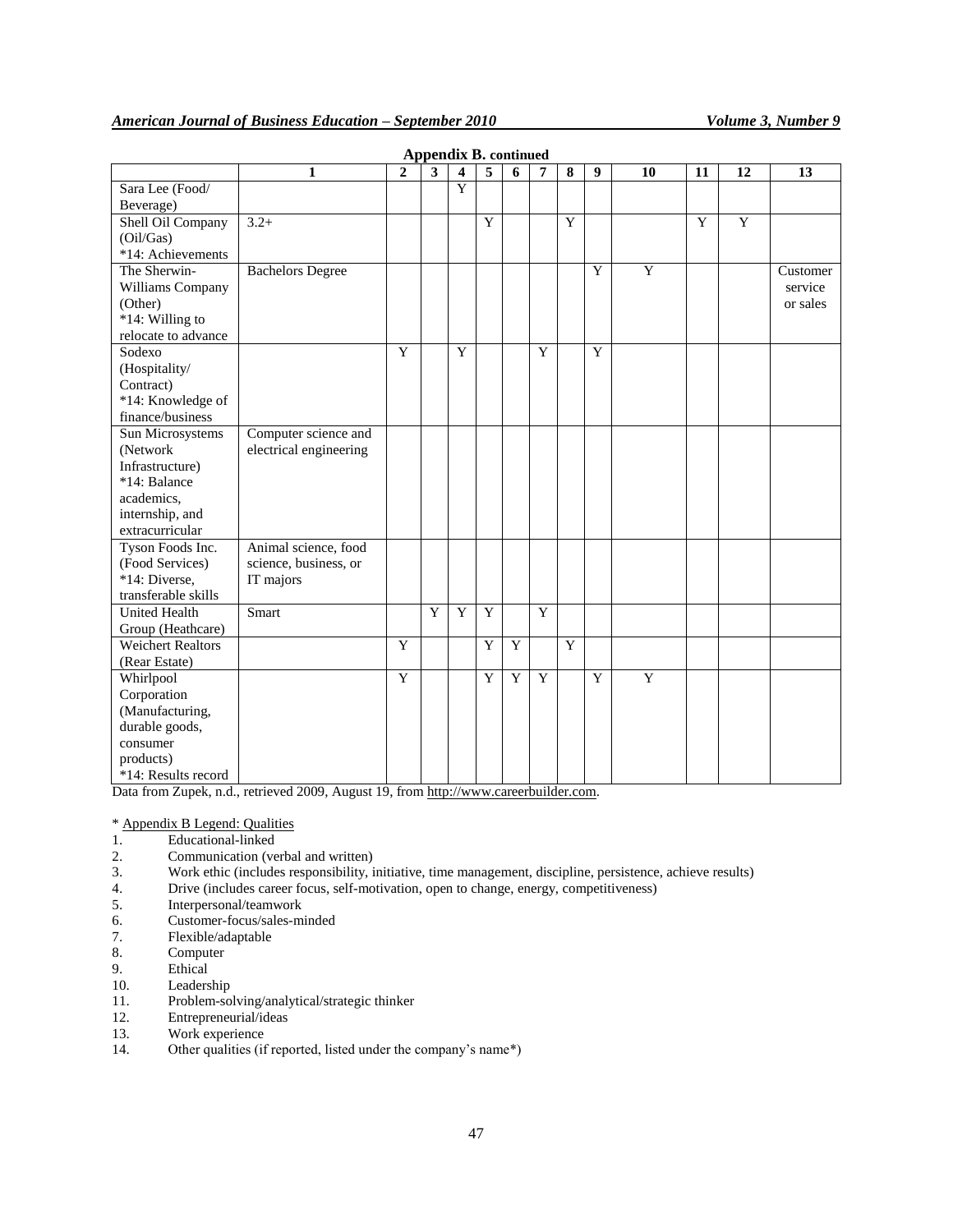# **APPENDIX C.**

| Presence Of O'net's 35 Skills In 230 Jobs Requiring College Degrees, Noting Market Demand** |                          |                             |                         |                  |  |                          |                  |  |  |  |  |
|---------------------------------------------------------------------------------------------|--------------------------|-----------------------------|-------------------------|------------------|--|--------------------------|------------------|--|--|--|--|
| <b>Skill Set Group/Skill</b>                                                                | $#$ in $HD$              | $#$ in NHD                  | $%$ in HD<br>$%$ in NHD |                  |  | $#$ in ALL               | $%$ in ALL       |  |  |  |  |
| <b>Basic Skills Group (10 Skills)</b>                                                       |                          |                             |                         |                  |  |                          |                  |  |  |  |  |
| <b>Active Learning</b>                                                                      | 81                       | 97                          | 67                      | 89               |  | 178                      | 77               |  |  |  |  |
| <b>Active Listening</b>                                                                     | 117                      | 107                         | 97                      | 98               |  | 224                      | 97               |  |  |  |  |
| <b>Critical Thinking</b>                                                                    | 112                      | 102                         | 93                      | 94               |  | 214                      | 93               |  |  |  |  |
| <b>Learning Strategies</b>                                                                  | 25                       | 46                          | 21                      | 42               |  | 71                       | 31               |  |  |  |  |
| Mathematics                                                                                 | 26                       | 19                          | 21                      | 17               |  | 45                       | 20               |  |  |  |  |
| Monitoring                                                                                  | 50                       | 43                          | 41                      | 39               |  | 93                       | 40               |  |  |  |  |
| Reading Comprehension                                                                       | 117                      | 103                         | 97                      | 94               |  | 220                      | 96               |  |  |  |  |
| Science                                                                                     | 20                       | 30                          | 17                      | 28               |  | 50                       | 22               |  |  |  |  |
|                                                                                             | $\overline{96}$          | $\overline{92}$             | 79                      | 84               |  | 188                      |                  |  |  |  |  |
| Speaking                                                                                    |                          |                             |                         |                  |  |                          | 82               |  |  |  |  |
| Writing                                                                                     | 79                       | 80                          | 65                      | 73               |  | 159                      | 69               |  |  |  |  |
|                                                                                             |                          |                             |                         |                  |  |                          |                  |  |  |  |  |
| <b>Complex Problem Solving Skills</b>                                                       |                          |                             |                         |                  |  |                          |                  |  |  |  |  |
| Group (1 Skill)                                                                             |                          |                             |                         |                  |  |                          |                  |  |  |  |  |
| <b>Complex Problem Solving</b>                                                              | 63                       | $\overline{37}$             | 52                      | 34               |  | 100                      | 43               |  |  |  |  |
|                                                                                             |                          |                             |                         |                  |  |                          |                  |  |  |  |  |
| <b>Resource Management</b>                                                                  |                          |                             |                         |                  |  |                          |                  |  |  |  |  |
| <b>Skills Group (4 Skills)</b>                                                              | $\boldsymbol{0}$         | $\boldsymbol{0}$            | $\boldsymbol{0}$        | $\mathbf{0}$     |  |                          |                  |  |  |  |  |
| <b>Management of Financial Resources</b>                                                    | 7                        | $\overline{4}$              | 6                       | $\overline{4}$   |  | 11                       | 5                |  |  |  |  |
| Management of Material Resources                                                            | $\mathbf{1}$             | $\mathbf{1}$                | $\mathbf{1}$            | $\mathbf{1}$     |  | $\overline{2}$           | $\mathbf{1}$     |  |  |  |  |
| Management of Personnel Resources                                                           | 14                       | 10                          | 12                      | 9                |  | 24                       | 10               |  |  |  |  |
| Time Management                                                                             | 79                       | 82                          | 65                      | 75               |  | 161                      | 70               |  |  |  |  |
|                                                                                             |                          |                             |                         |                  |  |                          |                  |  |  |  |  |
| <b>Social Skills Group (6 Skills)</b>                                                       |                          |                             |                         |                  |  |                          |                  |  |  |  |  |
| Coordination                                                                                | 42                       | 35                          | 35                      | 32               |  | 77                       | 33               |  |  |  |  |
| Instructing                                                                                 | 32                       | 61                          | 26                      | 56               |  | 93                       | 40               |  |  |  |  |
| Negotiation                                                                                 | 13                       | 6                           | 11                      | 6                |  | 19                       | $\,8$            |  |  |  |  |
| Persuasion                                                                                  | 11                       | 7                           | 9                       | $\sqrt{6}$       |  | 18                       | $\,8$            |  |  |  |  |
| <b>Service Orientation</b>                                                                  | 30                       | 8                           | 25                      | $\overline{7}$   |  | 38                       | 17               |  |  |  |  |
| Social Perceptiveness                                                                       | 45                       | 43                          | 37                      | 39               |  | 88                       | 38               |  |  |  |  |
|                                                                                             |                          |                             |                         |                  |  |                          |                  |  |  |  |  |
| <b>Systems Skills Group (3 Skills)</b>                                                      |                          |                             |                         |                  |  |                          |                  |  |  |  |  |
| Judgment and Decision Making                                                                | 83                       | 44                          | 69                      | 40               |  | 127                      | 55               |  |  |  |  |
| <b>Systems Analysis</b>                                                                     | 10                       | $\overline{4}$              | $\,$ 8 $\,$             | $\overline{4}$   |  | 14                       | 6                |  |  |  |  |
| <b>Systems Evaluation</b>                                                                   | 5                        | $\mathbf{1}$                | $\overline{4}$          | $\mathbf{1}$     |  | 6                        | 3                |  |  |  |  |
|                                                                                             |                          |                             |                         |                  |  |                          |                  |  |  |  |  |
| Skill Set Group/Skill                                                                       | # in HD                  | # in NHD                    | % in HD                 | % in NHD         |  | # in ALL                 | % in ALL         |  |  |  |  |
| <b>Technical Skills Group (11 Skills)</b>                                                   |                          |                             |                         |                  |  |                          |                  |  |  |  |  |
| <b>Equipment Maintenance</b>                                                                | 1                        | $\boldsymbol{0}$            | 1                       | $\mathbf{0}$     |  | 1                        | $\boldsymbol{0}$ |  |  |  |  |
| <b>Equipment Selection</b>                                                                  | 5                        | 9                           | $\overline{4}$          | 8                |  | 14                       | 6                |  |  |  |  |
| Installation                                                                                | 1                        | 0                           | 1                       | 0                |  | 1                        | 0                |  |  |  |  |
| Operation and Control                                                                       | $\overline{\mathcal{L}}$ | $\boldsymbol{0}$            | $\mathfrak{Z}$          | $\boldsymbol{0}$ |  | $\overline{\mathcal{L}}$ | $\overline{c}$   |  |  |  |  |
| Operation Monitoring                                                                        | $\overline{\mathbf{4}}$  | $\boldsymbol{0}$            | $\overline{3}$          | $\overline{0}$   |  | $\overline{4}$           | $\overline{c}$   |  |  |  |  |
| <b>Operations Analysis</b>                                                                  | 10                       | 5                           | $\sqrt{8}$              | $\overline{5}$   |  | $\overline{15}$          | 7                |  |  |  |  |
| Programming                                                                                 | 3                        | $\,1\,$                     | $\overline{2}$          | $\mathbf{1}$     |  | $\overline{4}$           | $\overline{c}$   |  |  |  |  |
| <b>Quality Control Analysis</b>                                                             | $\boldsymbol{7}$         | $\ensuremath{\mathfrak{Z}}$ | 6                       | 3                |  | $10\,$                   | $\overline{4}$   |  |  |  |  |
| Repairing                                                                                   | $\mathbf{1}$             | $\overline{0}$              | $\mathbf{1}$            | $\overline{0}$   |  | 1                        | $\overline{0}$   |  |  |  |  |
| <b>Technology Design</b>                                                                    | 5                        | 5                           | $\overline{4}$          | 5                |  | $10\,$                   | $\overline{4}$   |  |  |  |  |
| <b>Trouble Shooting</b>                                                                     | 11                       | $\overline{5}$              | $\overline{9}$          | $\overline{5}$   |  | 16                       | $\overline{7}$   |  |  |  |  |

# **Presence Of O'net's 35 Skills In 230 Jobs Requiring College Degrees, Noting Market Demand\*\***

Data from Occupational Information Network (O"Net), n.d., retrieved 2008, December 18, a[t http://online/onetcenter.org/skills/\)](http://online/onetcenter.org/skills/).

\*\* 121 of the jobs are reported by O"Net as being in high demand (HD); the other 109 are not classified by O"Net as being in high demand (NHD)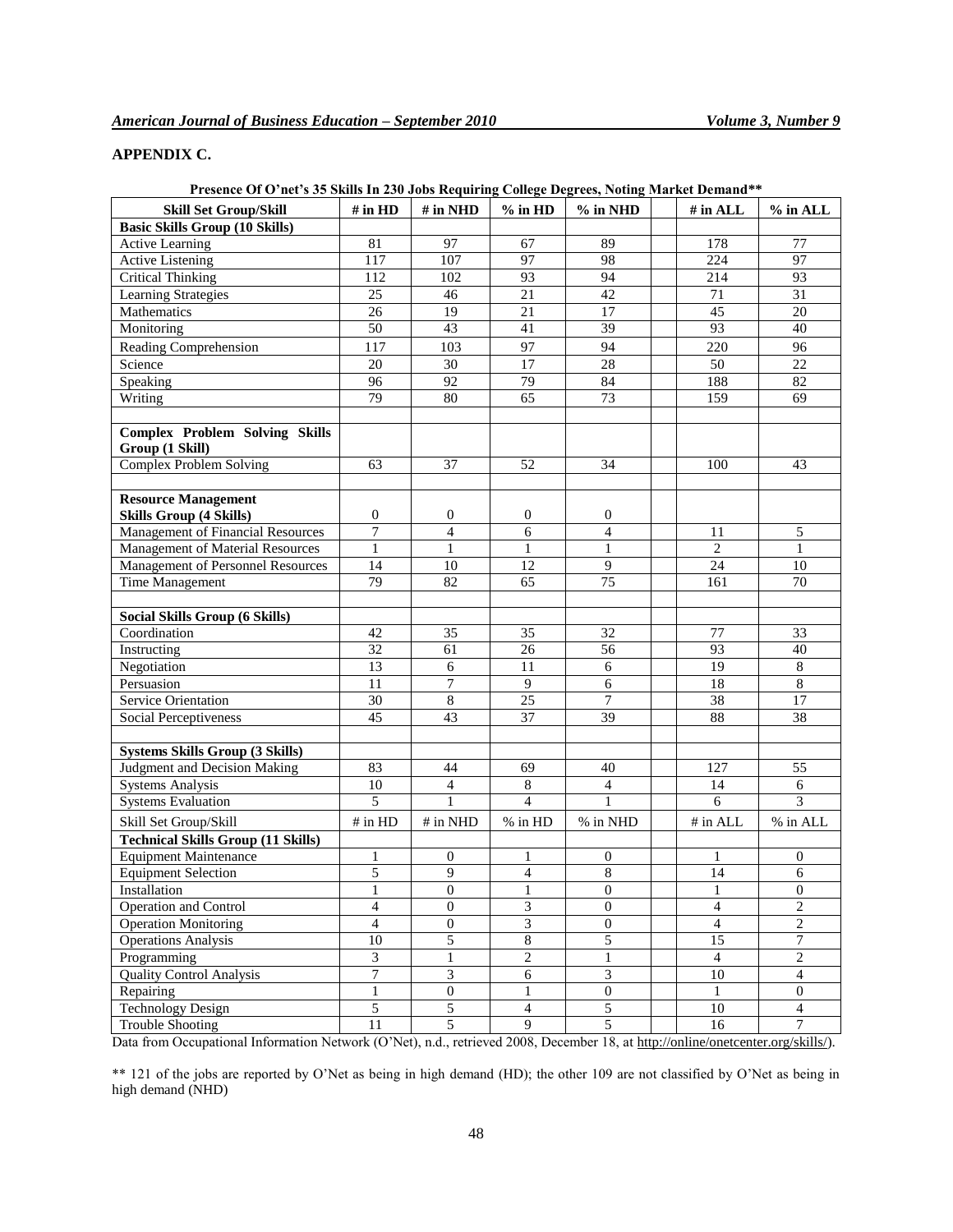# **APPENDIX D.**

| Occupation/                                         | 1                | $\mathbf{2}$     | 3                | 4                | 5                | 6                | 7                | 8                | 9                | 10               | 11               | 12               | 13               | 14               | 15               | 16               |
|-----------------------------------------------------|------------------|------------------|------------------|------------------|------------------|------------------|------------------|------------------|------------------|------------------|------------------|------------------|------------------|------------------|------------------|------------------|
| <b>Industry Legend #</b><br># Of Its Jobs Requiring |                  |                  |                  |                  |                  |                  |                  |                  |                  |                  |                  |                  |                  |                  |                  |                  |
| <b>College Degrees</b>                              | 20               | 6                | 14               | 24               | 54               | 7                | 9                | 32               | $\overline{4}$   | 12               | 10               | 9                | 5                | $\theta$         | 17               | 7                |
| Skill And # Of Occupations                          | $\%$             | $\%$             | $\%$             | $\%$             | $\%$             | $\%$             | $\%$             | $\%$             | $\%$             | $\%$             | $\%$             | $\%$             | $\%$             | $\%$             | $\%$             | $\%$             |
| /Industries Where Majority Of                       | in               | in               | in               | in               | in               | in               | in               | in               | in               | in               | in               | in               | in               | in               | in               | in               |
| Jobs Use Skill                                      | 1                | $\overline{2}$   | 3                | 4                | 5                | 6                | 7                | 8                | 9                | 10               | 11               | 12               | 13               | 14               | 15               | 16               |
| <b>Basic Skills</b>                                 |                  |                  |                  |                  |                  |                  |                  |                  |                  |                  |                  |                  |                  |                  |                  |                  |
| Active Learning (11)                                | 95               | 33               | 79               | 42               | 89               | A                | 78               | 84               | 25               | 67               | 70               | Α                | 80               | $\theta$         | 88               | 43               |
| Active Listening (15)                               | A                | $\mathsf{A}$     | $\mathbf{A}$     | $\mathbf{A}$     | 98               | A                | $\mathbf{A}$     | Α                | $\mathbf{A}$     | $\mathbf{A}$     | 80               | Α                | $\mathbf{A}$     | $\mathbf{0}$     | 88               | 86               |
| Critical Thinking (15)                              | 90               | $\mathbf{A}$     | 93               | 88               | 89               | $\mathbf{A}$     | 89               | A                | $\mathbf{A}$     | 83               | A                | $\mathbf{A}$     | $\mathbf{A}$     | $\mathbf{0}$     | 94               | $\mathbf{A}$     |
| Learning Strategies (1)                             | 10               | $\Omega$         | 21               | 8                | 89               | 14               | 22               | 19               | $\theta$         | 17               | 10               | 11               | $\Omega$         | $\mathbf{0}$     | 18               | $\Omega$         |
| Mathematics (1)                                     | $\overline{50}$  | $\overline{33}$  | $\boldsymbol{7}$ | $\overline{29}$  | $\overline{11}$  | $\overline{43}$  | $\overline{22}$  | 6                | $\overline{0}$   | $\,$ 8 $\,$      | $\overline{10}$  | $\boldsymbol{0}$ | $\overline{20}$  | $\overline{0}$   | 47               | 14               |
| Monitoring (4)                                      | 35               | 33               | 64               | 42               | 52               | 43               | 11               | 41               | 50               | 58               | 40               | 11               | 20               | $\boldsymbol{0}$ | 18               | 29               |
| Reading Comprehension (15)                          | 95               | A                | 86               | $\mathbf{A}$     | 98               | A                | 89               | A                | $\overline{75}$  | 92               | A                | 89               | A                | $\boldsymbol{0}$ | A                | 71               |
| Science (1)                                         | 65               | $\boldsymbol{0}$ | $\mathbf{0}$     | $\boldsymbol{0}$ | 20               | $\boldsymbol{0}$ | 11               | 47               | $\boldsymbol{0}$ | 17               | $\boldsymbol{0}$ | 11               | $\mathbf{0}$     | $\mathbf{0}$     | 41               | $\overline{0}$   |
| Speaking $(13)$                                     | $\overline{75}$  | 83               | 93               | $\overline{79}$  | A                | $\overline{71}$  | 78               | 81               | $\mathbf{A}$     | $\mathbf{A}$     | 30               | 89               | 60               | $\boldsymbol{0}$ | $\overline{59}$  | $\overline{57}$  |
| Writing (11)                                        | 75               | A                | 64               | 75               | 83               | 29               | A                | 47               | 50               | $\overline{58}$  | 30               | 89               | 80               | $\mathbf{0}$     | 76               | 43               |
| <b>Complex Problem Solving</b><br><b>Skills</b>     |                  |                  |                  |                  |                  |                  |                  |                  |                  |                  |                  |                  |                  |                  |                  |                  |
| Complex Problem Solving (8)                         | 45               | 83               | 7                | 29               | 15               | 29               | 78               | 72               | 50               | 17               | 80               | 56               | 20               | $\Omega$         | 88               | 71               |
|                                                     |                  |                  |                  |                  |                  |                  |                  |                  |                  |                  |                  |                  |                  |                  |                  |                  |
| <b>Resource Management</b><br><b>Skills</b>         |                  |                  |                  |                  |                  |                  |                  |                  |                  |                  |                  |                  |                  |                  |                  |                  |
| Management of Financials (0)                        | 20               | $\overline{0}$   | $\mathbf{0}$     | 17               | $\overline{0}$   | 43               | $\mathbf{0}$     | $\mathbf{0}$     | $\overline{0}$   | $\mathbf{0}$     | $\mathbf{0}$     | $\mathbf{0}$     | $\mathbf{0}$     | $\mathbf{0}$     | $\mathbf{0}$     | $\mathbf{0}$     |
| Management of Materials (0)                         | 5                | $\Omega$         | $\mathbf{0}$     | $\overline{4}$   | $\overline{0}$   | $\overline{0}$   | $\Omega$         | $\theta$         | $\mathbf{0}$     | $\mathbf{0}$     | $\Omega$         | $\mathbf{0}$     | $\overline{0}$   | $\overline{0}$   | $\Omega$         | $\Omega$         |
| Management of Personnel (1)                         | $\overline{10}$  | $\overline{50}$  | $\overline{29}$  | $\overline{21}$  | 6                | $\mathbf{0}$     | $\boldsymbol{0}$ | $\boldsymbol{0}$ | $\overline{25}$  | $\overline{17}$  | 10               | $\boldsymbol{0}$ | $\overline{20}$  | $\boldsymbol{0}$ | 6                | $\overline{14}$  |
| Time Management (14)                                | 80               | 83               | A                | 67               | 72               | 86               | 56               | 50               | A                | 75               | 40               | 78               | 80               | $\Omega$         | 65               | 71               |
| <b>Social Skills</b>                                |                  |                  |                  |                  |                  |                  |                  |                  |                  |                  |                  |                  |                  |                  |                  |                  |
| Coordination (4)                                    | 40               | 83               | 71               | 67               | 11               | 29               | 22               | 28               | 75               | 42               | 30               | 22               | 20               | $\mathbf{0}$     | 18               | 29               |
| Instructing $(2)$                                   | 20               | $\overline{0}$   | $\overline{21}$  | 21               | 93               | 14               | 44               | 41               | 25               | 50               | $\overline{0}$   | 33               | 20               | $\mathbf{0}$     | 6                | 14               |
| Negotiation (1)                                     | 5                | $\mathbf{0}$     | 7                | 21               | $\overline{4}$   | $\boldsymbol{0}$ | 11               | $\boldsymbol{0}$ | $\boldsymbol{0}$ | $\,$ 8 $\,$      | $\mathbf{0}$     | 22               | 60               | $\mathbf{0}$     | 6                | 29               |
| Persuasion (0)                                      | 5                | 17               | $\overline{7}$   | 21               | $\overline{c}$   | 14               | 11               | $\mathbf{0}$     | $\overline{0}$   | 8                | $\overline{0}$   | $\overline{33}$  | 40               | $\mathbf{0}$     | $\Omega$         | 14               |
| Service Orientation (2)                             | $\overline{0}$   | $\overline{0}$   | $\overline{0}$   | 29               | 6                | 43               | $\overline{33}$  | 28               | 50               | 67               | 10               | $\boldsymbol{0}$ | 20               | $\mathbf{0}$     | $\Omega$         | 14               |
| Social Perceptiveness (5)                           | $\overline{15}$  | $\theta$         | 50               | 29               | 48               | 43               | 44               | 44               | A                | $\overline{75}$  | 10               | 56               | 60               | $\Omega$         | 6                | 14               |
| <b>Systems Skills</b>                               |                  |                  |                  |                  |                  |                  |                  |                  |                  |                  |                  |                  |                  |                  |                  |                  |
| Judgment/Decision Making                            |                  |                  |                  |                  |                  |                  |                  |                  |                  |                  |                  |                  |                  |                  |                  |                  |
| (13)                                                | 55               | 83               | 79               | 79               | 7                | A                | 89               | 69               | 75               | 42               | 60               | 78               | 80               | $\overline{0}$   | 59               | 71               |
| Systems Analysis (1)                                | 5                | $\boldsymbol{0}$ | $\boldsymbol{0}$ | 13               | $\boldsymbol{0}$ | $\boldsymbol{0}$ | $\boldsymbol{0}$ | 3                | $\boldsymbol{0}$ | $\boldsymbol{0}$ | 60               | $\boldsymbol{0}$ | $\boldsymbol{0}$ | $\boldsymbol{0}$ | 18               | $\boldsymbol{0}$ |
| Systems Evaluation (0)                              | $\overline{0}$   | $\boldsymbol{0}$ | $\boldsymbol{0}$ | $\overline{4}$   | $\boldsymbol{0}$ | $\boldsymbol{0}$ | $\boldsymbol{0}$ | $\boldsymbol{0}$ | $\boldsymbol{0}$ | $\boldsymbol{0}$ | $\overline{30}$  | $\overline{0}$   | $\boldsymbol{0}$ | $\boldsymbol{0}$ | $\overline{12}$  | $\boldsymbol{0}$ |
| <b>Technical Skills</b>                             |                  |                  |                  |                  |                  |                  |                  |                  |                  |                  |                  |                  |                  |                  |                  |                  |
| Equipment Maintenance (0)                           | $\mathbf{0}$     | $\mathbf{0}$     | $\theta$         | $\theta$         | 0                | $\mathbf{0}$     | $\mathbf{0}$     | 0                | $\mathbf{0}$     | 0                | $\mathbf{0}$     | 0                | $\mathbf{0}$     | $\overline{0}$   | $\bf{0}$         | 14               |
| Equipment Selection (0)                             | $\boldsymbol{0}$ | $\mathbf{0}$     | $\boldsymbol{0}$ | $\boldsymbol{0}$ | $\boldsymbol{2}$ | $\mathbf{0}$     | $\boldsymbol{0}$ | 22               | $\overline{0}$   | $\boldsymbol{0}$ | $\mathbf{0}$     | 11               | $\mathbf{0}$     | $\mathbf{0}$     | 18               | 29               |
| Installation (0)                                    | $\boldsymbol{0}$ | $\overline{0}$   | $\mathbf{0}$     | $\overline{0}$   | $\overline{0}$   | $\mathbf{0}$     | $\mathbf{0}$     | $\boldsymbol{0}$ | $\overline{0}$   | $\mathbf{0}$     | $\mathbf{0}$     | $\overline{0}$   | $\mathbf{0}$     | $\overline{0}$   | $\overline{0}$   | 14               |
| Operation and Control (0)                           | $\boldsymbol{0}$ | $\Omega$         | $\mathbf{0}$     | $\overline{4}$   | $\overline{0}$   | $\theta$         | $\mathbf{0}$     | $\overline{3}$   | $\overline{0}$   | $\mathbf{0}$     | $\overline{0}$   | $\overline{0}$   | $\mathbf{0}$     | $\overline{0}$   | $\theta$         | $\overline{29}$  |
| Operation Monitoring (0)                            | $\overline{0}$   | $\boldsymbol{0}$ | $\overline{0}$   | $\boldsymbol{0}$ | $\boldsymbol{0}$ | $\overline{0}$   | $\overline{0}$   | 6                | $\overline{0}$   | $\overline{0}$   | $\overline{0}$   | $\mathbf{0}$     | $\overline{0}$   | $\mathbf{0}$     | $\boldsymbol{0}$ | $\overline{29}$  |
| Operations Analysis (0)                             | $\boldsymbol{0}$ | 17               | 14               | $\,8\,$          | $\overline{4}$   | $\mathbf{0}$     | $\mathbf{0}$     | $\boldsymbol{0}$ | $\overline{0}$   | $\boldsymbol{0}$ | $\overline{30}$  | $\overline{0}$   | $\overline{20}$  | $\overline{0}$   | 18               | 14               |
| Programming (0)                                     | $\boldsymbol{0}$ | $\mathbf{0}$     | $\mathbf{0}$     | $\theta$         | $\overline{0}$   | $\theta$         | $\boldsymbol{0}$ | $\mathbf{0}$     | $\overline{0}$   | $\mathbf{0}$     | 40               | $\mathbf{0}$     | $\overline{0}$   | $\overline{0}$   | $\overline{0}$   | $\overline{0}$   |
| Quality Control Analysis (0)                        | 5                | $\boldsymbol{0}$ | $\overline{0}$   | $\overline{4}$   | $\boldsymbol{0}$ | $\mathbf{0}$     | 11               | $\overline{3}$   | $\boldsymbol{0}$ | $\overline{0}$   | $20\,$           | $11\,$           | $\boldsymbol{0}$ | $\mathbf{0}$     | 12               | 14               |
| Repairing (0)                                       | $\overline{0}$   | $\overline{0}$   | $\mathbf{0}$     | $\mathbf{0}$     | $\overline{0}$   | $\mathbf{0}$     | $\mathbf{0}$     | $\mathbf{0}$     | $\overline{0}$   | $\boldsymbol{0}$ | $\mathbf{0}$     | $\overline{0}$   | $\mathbf{0}$     | $\overline{0}$   | $\overline{0}$   | 14               |
| Technology Design (0)                               | $\overline{0}$   | $\overline{0}$   | $\overline{0}$   | $\boldsymbol{0}$ | $\boldsymbol{0}$ | $\boldsymbol{0}$ | $\boldsymbol{0}$ | 6                | $\boldsymbol{0}$ | $\overline{0}$   | 40               | $\boldsymbol{0}$ | $\boldsymbol{0}$ | $\mathbf{0}$     | 18               | 14               |
| Trouble Shooting (1)                                | $\boldsymbol{0}$ | $\boldsymbol{0}$ | $\tau$           | $\boldsymbol{0}$ | $\overline{c}$   | $\boldsymbol{0}$ | $\boldsymbol{0}$ | $\boldsymbol{0}$ | $\mathbf{0}$     | $\boldsymbol{0}$ | $70\,$           | $\mathbf{0}$     | $\boldsymbol{0}$ | $\boldsymbol{0}$ | 24               | 43               |

**Presence Of O'net's 35 Skills In 230 Jobs Requiring College Degrees By Occupation/Industry\*\*\***